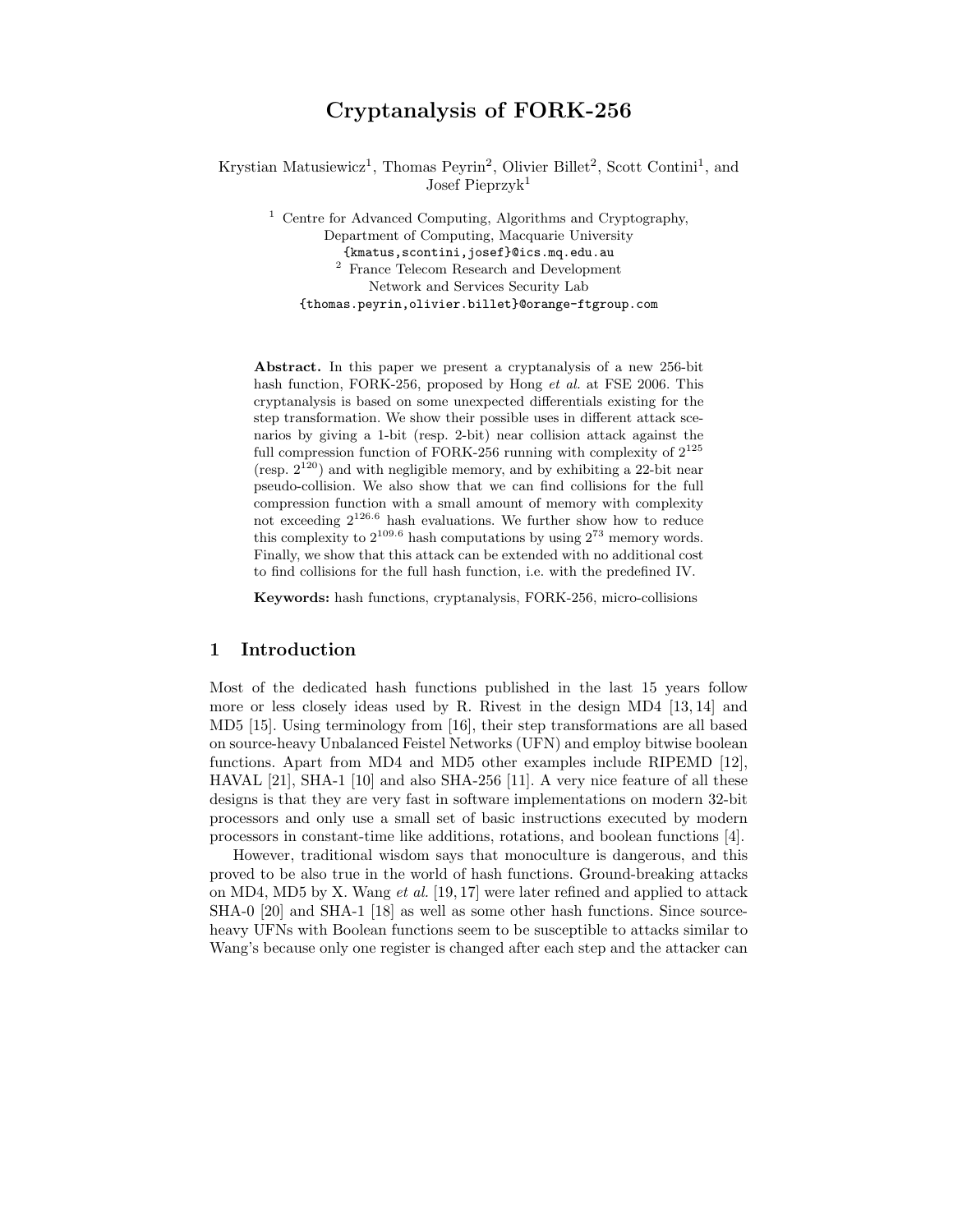manipulate it to a certain extent, one could try designing a hash function using the other flavour of UFNs, namely target-heavy UFNs where changes in one register influence many others. This is the case with the hash function Tiger [1] tailored for 64 bit platforms and designed in 1995, and a recently proposed FORK-256 [3] which is the focus of this paper.

The paper is organized as follows. In the next section, we briefly describe FORK-256. Then, in Section 3, we discuss some properties of the step transformation of the compression function. In Section 4 we investigate a special kind of rather pathological differentials in the step transformation. We analyse those differentials in details and derive an efficient necessary and sufficient condition for their existence. Effectiveness of this test allows a fast research of suitable configurations. Section 5 studies simple paths using those differentials and shows how to use them to efficiently find near-collisions for the compression function. In Section 6, we then show how to exploit local differentials studied in Section 4 to construct a high-level differential path for the full function as well as for its various simplified variants. Finally, in Section 7 we present two algorithms for finding collisions against FORK-256's compression function, and show in Section 8 how this method can be extended to find collisions for the full hash function.

Notation. Throughout the paper we use the following notations. Unless stated otherwise, all words are 32-bit words and are sometimes though of as elements of  $\mathbb{Z}_{2^{32}}$  or  $\mathbb{Z}_{2}^{32}$ .

| $x + y$      | addition in $\mathbb{Z}$ or $\mathbb{Z}_{2^{32}}$ depending on the context,        |
|--------------|------------------------------------------------------------------------------------|
| $x - y$      | subtraction in $\mathbb{Z}$ or $\mathbb{Z}_{2^{32}}$ ,                             |
| $x \oplus y$ | bitwise xor of two words,                                                          |
| $x^{\lll a}$ | rotation of bits of the word $x$ by $a$ positions to the left,                     |
| $R_{i,i}$    | value of register $R \in \{A, \ldots, H\}$ in branch $j = 1, \ldots, 4$ at step i, |
| $h_w(x)$     | Hamming weight of word $x$ .                                                       |

# 2 Description of FORK-256

FORK-256 is a new dedicated hash function proposed by Hong *et al.* [3, 2]. It is based on the classical Merkle-Damgård iterative construction with a compression function that maps 256 bits of state  $CV_n$  and 512 bits of message M to 256 bits of a new state  $CV_{n+1}$ . For the complete description we refer to [3].

The compression function uses a set  ${BRANCH<sub>j</sub>}_{j=1,2,3,4}$  of four branches running in parallel, each one of them using a different scheduling of sixteen 32 bit message blocks  $M_i$ ,  $i = 0, \ldots, 15$  by permuting them through  $\sigma_j$ . The same set of chaining variables  $CV = (A_0, B_0, C_0, D_0, E_0, F_0, G_0, H_0)$  is used in the four branches. After computing outputs of parallel branches  $h_j = BRANCH_j(CV, M)$ the compression function updates the set of chaining variables according to the formula

$$
cv := cv + [(h_1 + h_2) \oplus (h_3 + h_4)] ,
$$

where '+' and '⊕' are performed word-wise. This construction can be seen as further extension of the design principle of two parallel lines used in RIPEMD [12].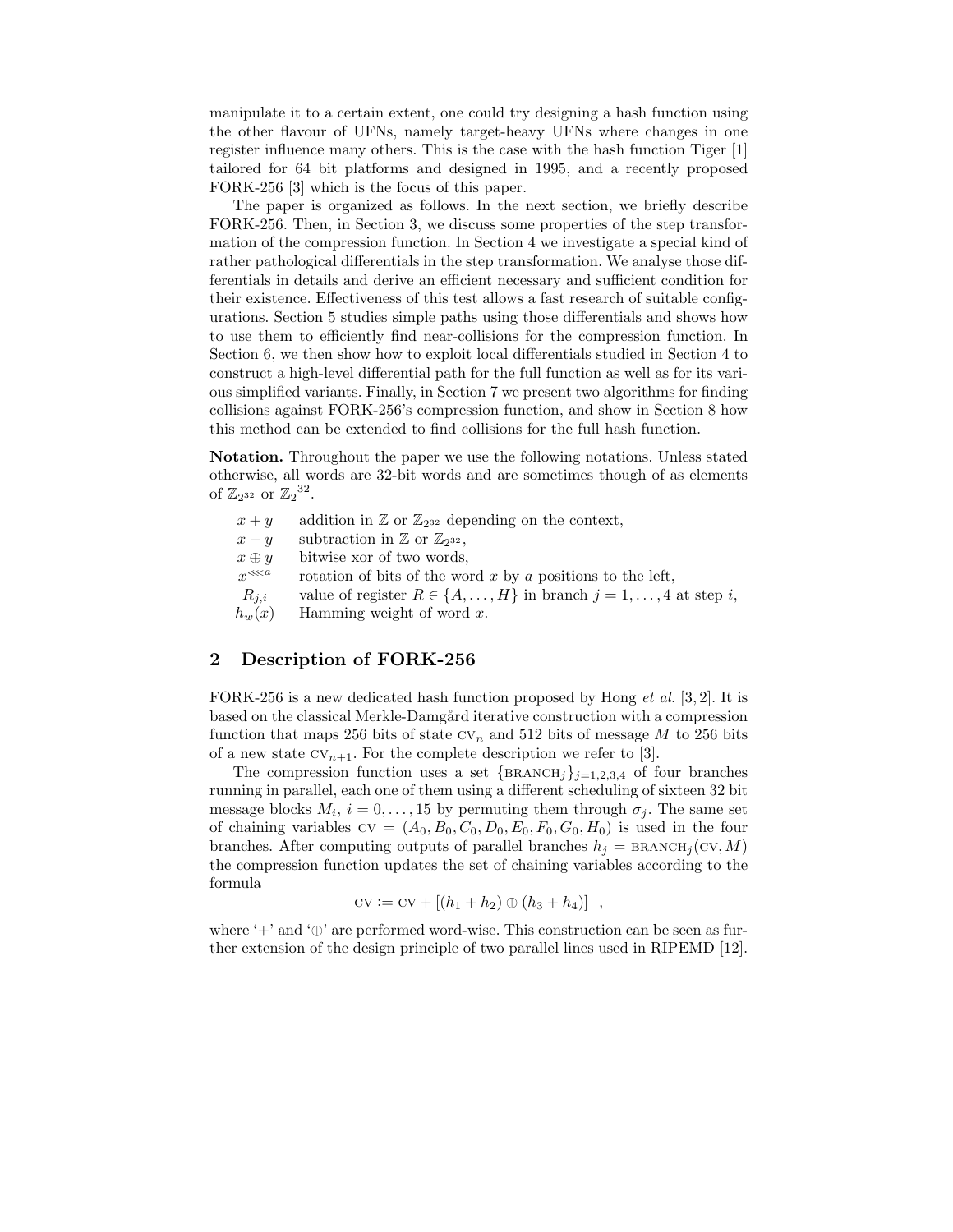Each branch function  $BRANCH_i$ ,  $j = 1, 2, 3, 4$  consists of eight steps. In each step  $k = 1, \ldots, 8$  the branch function updates its own copy of eight chaining variables using the step transformation depicted in Fig. 1.  $R_{i,i}$  denotes the value of the register  $R \in \{A, \ldots, H\}$  in j-th branch after step i and all  $A_{j,0}, \ldots, H_{j,0}$ are initialised with corresponding values of eight chaining variables  $A_0, \ldots, H_0$ .



Fig. 1. Step transformation of branch j of FORK-256. Q-structures are marked with frames.

The functions f and g are defined as  $f(x) = x + (x^{\lll 7} \oplus x^{\lll 22})$  and  $g(x) =$  $x \oplus (x^{\lll 13} + x^{\lll 27})$ , respectively. Finally, the constants  $\delta_0, \ldots, \delta_{15}$  are given in Table 6 and permutations  $\sigma_j$  and  $\pi_j$  are defined in Table 7 of Appendix A.

## 3 Preliminary Observations on FORK-256

As seen in the previous section, FORK-256 uses four parallel branches operating on the same initial state and using the same blocks of messages but in a different order. This seems to be the strength of FORK-256 since the first reported efforts to break it was limited to two of the four branches [8]. In other words, the main difficulty in cryptanalysing FORK-256 comes from the fact that the same message blocks are input in each of the four branches in a permuted fashion. Thus, while one or maybe two branches may be easily dealt with, the effect of the difference is difficult to cancel in the remaining branches. There are however some specific differential characteristics of interest.

The first one, as noted by [9] and [8], overcomes the issue by applying the same *modular* difference d to every message block. Hence, just after the fourth step has been completed, if the internal state has the same difference d on all of its eight 32-bit words, there is a collision after the eighth step. This behavior,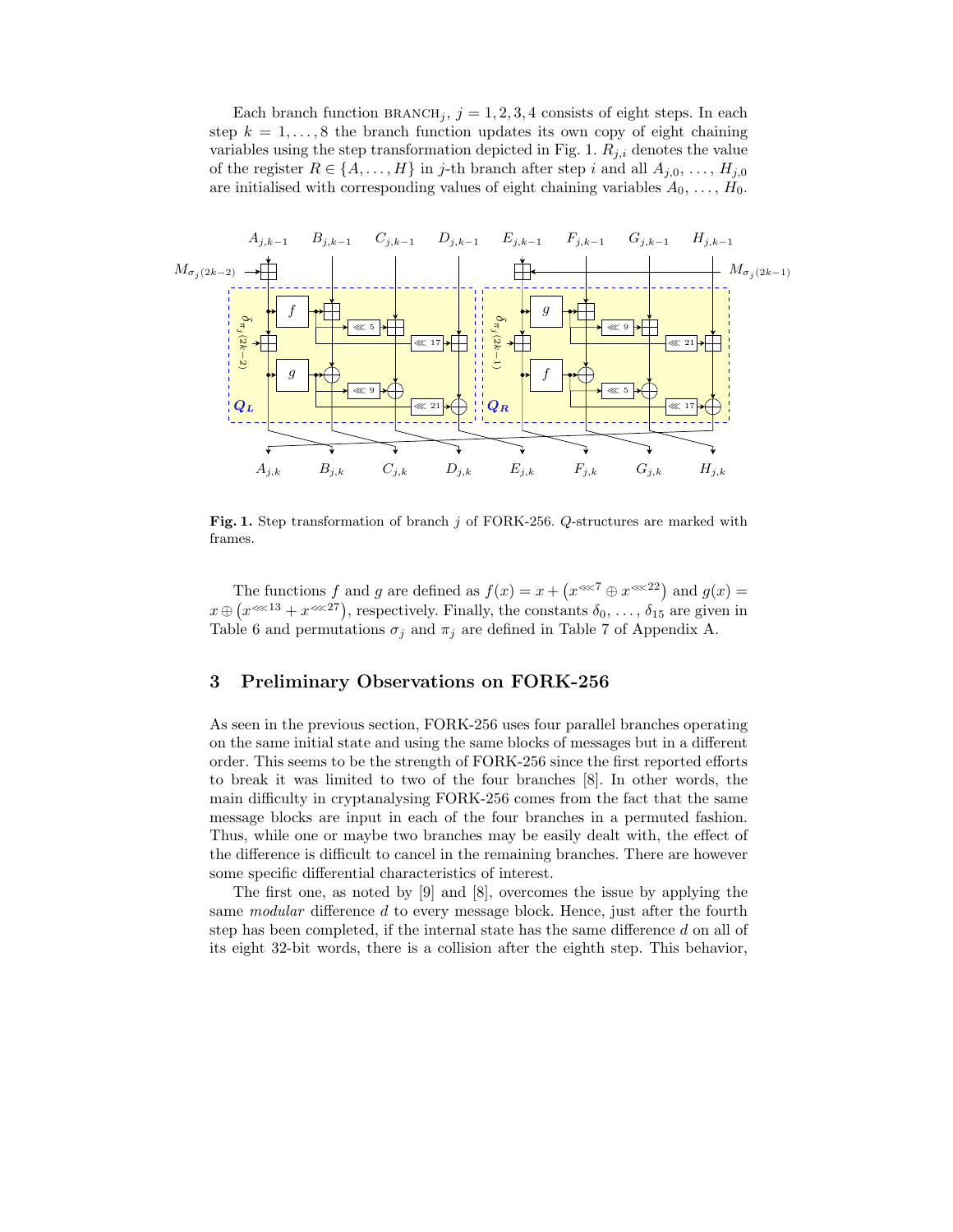| step |    |    |    |    |    |    | $\Delta A \Delta B \Delta C \Delta D \Delta E \Delta F \Delta G \Delta H  \Delta M_L \Delta M_R  $ Prob. |  |
|------|----|----|----|----|----|----|----------------------------------------------------------------------------------------------------------|--|
| ın   |    |    | a  | а. | a. | a  |                                                                                                          |  |
|      | d. | a. | а. |    | a  | α. |                                                                                                          |  |
|      | a. |    | a. |    |    |    |                                                                                                          |  |
|      |    |    |    |    |    |    |                                                                                                          |  |
|      |    |    |    |    |    |    |                                                                                                          |  |

Table 1. A four steps differential pattern to force an inner collision for FORK-256. The table shows the pattern in one branch and its probability to occur for each step.

summarized in Table 1, renders the use of four branches with message reordering as a mean to protect against differential analysis ineffective since the same difference is applied to every message block and the same differential pattern is occurring simultaneously in the four branches. The probability  $P_d$  is the probability that the difference d propagates without modification in one step. This comes from the fact that the modular difference has to pass through a  $\oplus$ . Indeed, modular differences do not propagate without modification whenever '⊕' are used in the design of the hash function (just as xor differences do not propagate without modification whenever  $+$  are used). This probability can be computed exactly for any given difference d, and this computation is given in Appendix B. Note that it does propagate without modification when it enters the step in the register  $A$  or the register  $E$  of the internal state, but with probability  $P_d$  otherwise. The overall probability for the differential pattern of Table 1 to occur is thus  $P_d^{12}$  for each branch.

Table 2. A seven steps differential pattern to get an inner near-collision for FORK-256.

| step |    |              |          |          |   |              |    |   | $\Delta A   \Delta B \Delta C \Delta D  \Delta E  \Delta F \Delta G \Delta H  \Delta M_L \Delta M_R  $ Prob. |               |
|------|----|--------------|----------|----------|---|--------------|----|---|--------------------------------------------------------------------------------------------------------------|---------------|
| ın   | O. |              |          |          |   |              |    |   |                                                                                                              |               |
|      |    | d.           | 0        | 0        | 0 | 0            |    |   |                                                                                                              | $P_d$         |
| 2    |    |              | d        | $\theta$ |   |              |    |   |                                                                                                              | d.            |
| 3    |    | $\mathbf{0}$ | $\theta$ | d.       | 0 | $\mathbf{0}$ |    |   |                                                                                                              | d.            |
|      |    |              | 0        | 0        | d | $^{(1)}$     |    |   |                                                                                                              | $\mathcal{D}$ |
| 5    | 0  | 0            | $\theta$ | $\theta$ | 0 | d.           |    |   |                                                                                                              | $P_d$         |
| 6    |    | 0            | O        | 0        |   |              | d. | 0 |                                                                                                              | $P_d$         |
| out  |    |              |          |          |   |              |    |   |                                                                                                              | $P_d$         |

Another way to deal with the four branches simultaneously is to apply a difference on the IV instead of the message  $M$ . This type of collisions is called a pseudo-collision. For the compression function  $h$  of any iterated hash function, a pseudo-collision can be expressed as  $h(IV, M) = h(IV', M')$ , where  $(IV', M') \neq$  $(IV, M)$ . In the case of FORK-256, differences in the words of the internal state register do not diffuse identically, see the description of the states of FORK-256's step function in Fig. 1. More precisely, only the differences in the words A and  $E$  will spread to the other registers in the next step. The other differences (in the words  $B, C, D, F, G, H$ ) only shift one word to the right. Hence, by applying a difference to the second word of IV, the difference propagates without spreading during three steps. Note that it propagates without being modified with probability  $P_d$  only, just as for the first differential pattern. During the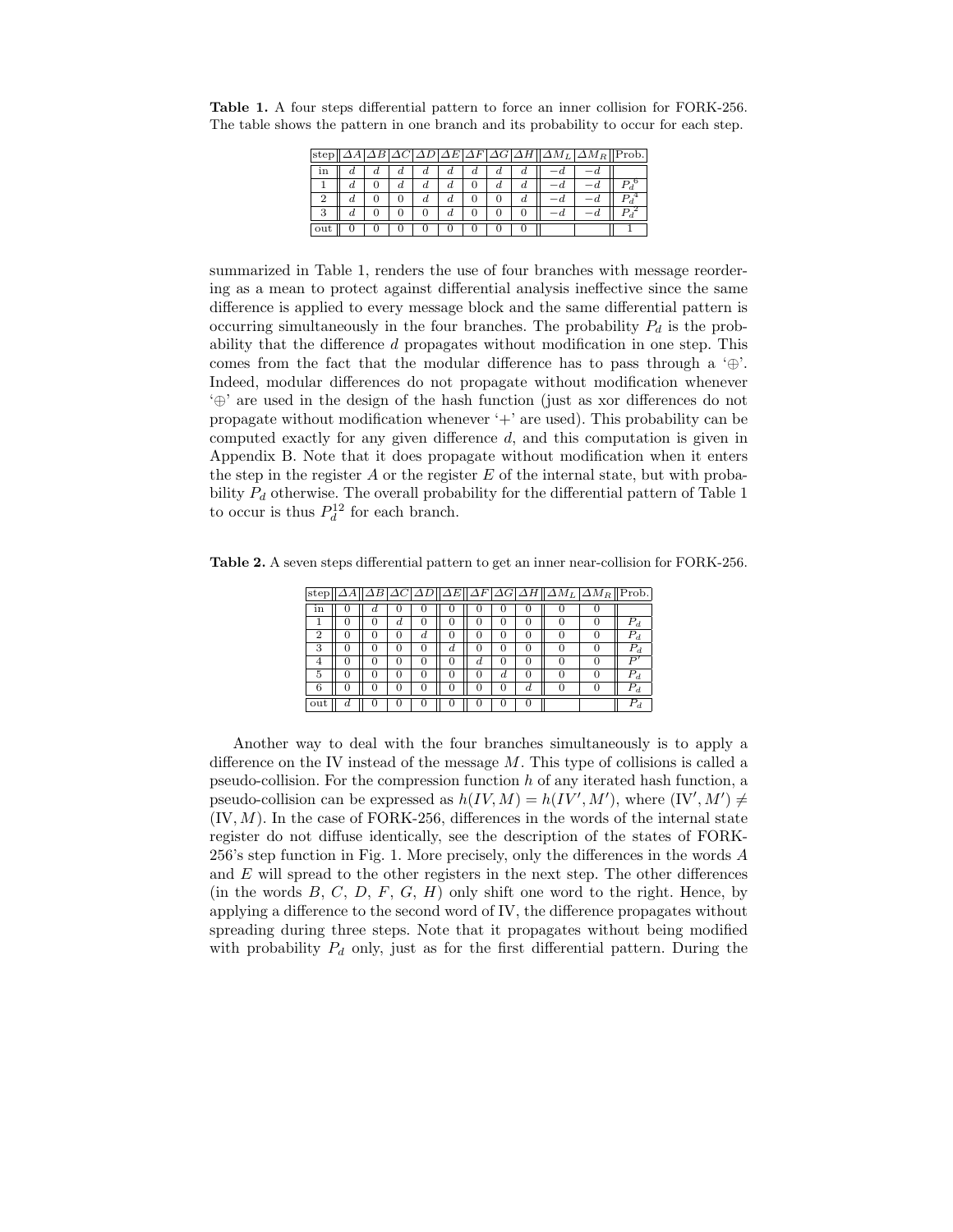fourth step however, the difference most likely spreads to the three internal registers  $F, G$ , and  $H$  in all four branches. However, we show in the next section that there is a way to prevent the spread of the difference from registers  $A$  and  $E$ .

# 4 Micro-collisions in  $Q_L$  and  $Q_R$

The step transformation described in Section 2 can be logically split into three parts: addition of message words, two parallel mixing structures  $Q_L$  and  $Q_R$  and a final permutation of registers (see Fig. 1). The key role is played by the two structures  $Q_L$  and  $Q_R$  as they are the main source of diffusion in the compression function.

In the next paragraphs, we describe a way of finding differentials of the form  $(\Delta A, 0, 0, 0) \rightarrow (\Delta A, 0, 0, 0)$  in  $Q_L$  and show that it works for  $Q_R$  as well. The idea is to look for pairs of inputs to the register A and appropriate input values of registers  $B, C$  and  $D$  such that the output differences in registers  $B, C, D$ are equal to zero in spite of non-zero differences at the outputs of functions  $f$ and g. Such situation is possible if we have three simultaneous micro-collisions i.e. differences in g cancel out differences from f in all three registers  $B, C, D$ .

#### 4.1 Necessary and Sufficient Condition for Micro-collisions

Let us denote  $y = f(x)$ ,  $y' = f(x')$  and  $z = g(x + \delta)$ ,  $z' = g(x' + \delta)$ . We have a micro-collision in the first line if the equation

$$
(y+B)\oplus z = (y'+B)\oplus z' \tag{1}
$$

is satisfied for given y,  $y'$ , z, z' and some constant B. Our aim is to find the set of all constants  $B$  for which  $(1)$  is satisfied. Let us first introduce three different representations of differences between two numbers x and  $x'$  of  $\mathbb{Z}_{2^{32}}$ .

- The first representation is the xor difference. We treat it as a vector of  $\mathbb{Z}_2^{32}$ representing bits of  $x \oplus x'$  and denote it as  $\Delta^{\oplus}(x, x') \in \{0, 1\}^{32}$ .
- The second one is the integer difference between the two numbers  $x$  and  $x'$ , which we denote by  $\partial x := x - x'$ . Note that  $-2^{32} < \partial x < 2^{32}$ .
- The third one is the signed binary representation which uses digits from the set  $\{-1,0,1\}$ . A pair  $(x, x')$  has signed binary representation  $\Delta^{\pm}(x, x') =$  $(x_0 - x'_0, x_1 - x'_1, \ldots, x_{31} - x'_{31}),$  i.e. the *i*-th component is the result of the subtraction of corresponding *i*-th bits of x and  $x'$ .

A simple but important observation is that a difference with signed representation  $(r_0,r_1,\ldots,r_{31})$  has a xor difference of  $(|r_0|, |r_1|, \ldots, |r_{31}|)$ , that is the xor difference has ones in those places where the signed difference has a non-zero digit, either −1 or 1. The relationship between integer and signed binary representations is more interesting. An integer difference  $\partial x$  corresponds to a signed binary representation  $(r_0, \ldots, r_{31})$  if  $\partial x = \sum_{i=0}^{31} 2^i \cdot r_i$  where  $r_i \in \{-1, 0, 1\}$ . Of course this correspondence is one-to-many because of the value-preserving transformations of signed representations  $(*, 0, 1, *) \leftrightarrow (*, 1, -1, *)$  and  $(*, 0, -1, *) \leftrightarrow$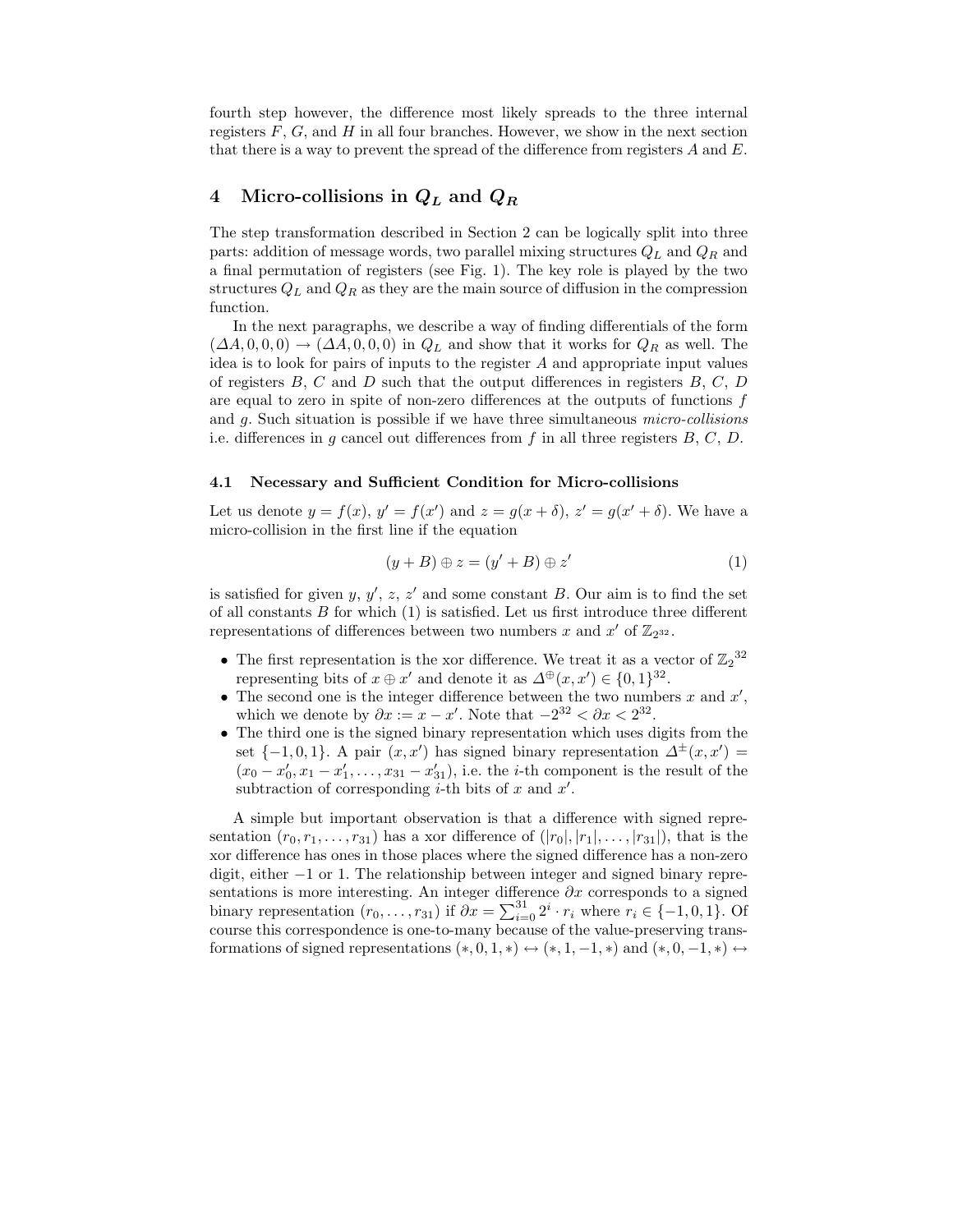$(*,-1,1,*)$  that can stretch or shrink chunks of ones. Consider an example: assume we work with 4-bit words and let  $\Delta^{\pm}(11,2) = (1,0,0,1), \Delta^{\pm}(14,5) =$  $(1, 0, 1, -1)$ , and  $\Delta^{\pm}(12, 3) = (1, 1, -1, -1)$ . All these binary signed representations correspond to the integer difference  $\partial x = 9$ . Note that we can go from one pair of values to another by adding an appropriate constant, e.g.  $(12,3)$  $(11 + 1, 2 + 1)$ . This addition preserves the integer difference but can modify the signed binary representation.

We are now equipped with the necessary tools and go back to our initial problem. Rewriting (1) as  $(y+B) \oplus (y'+B) = z \oplus z'$ , we can easily see that the signed difference  $\Delta^{\pm}(y+B,y'+B)$  can have non-zero digits only in those places where the xor difference  $\Delta^{\oplus}(z, z')$  has ones. This narrows down the set of possible signed binary representations that can "fit" into the xor difference of a particular form to  $2^{h_w(\Delta^{\oplus}(\tilde{z},z'))}$ . But since a single signed binary representation corresponds to a unique integer difference, there are also only  $2^{h_w(\Delta^{\oplus}(z,z'))}$  integer differences  $\partial y$  that "fit" into the given xor difference  $\Delta^{\oplus}(z, z')$  and what is important, integer differences are preserved when adding a constant B.

Thus, to check whether a particular difference  $\partial y = y - y'$  may "fit" into xor difference we need to solve the following problem: given  $\partial y = y - y'$ ,  $-2^{32}$  <  $\partial y \langle 2^{32} \rangle$  and a set of positions  $I = \{k_0, k_1, \ldots, k_m\} \subset \{0, \ldots, 31\}$  (that is determined by non-zero bits of  $\Delta^{\oplus}(z, z')$ , decide whether it is possible to find a binary signed representation  $r = (r_0, \ldots, r_{31})$  corresponding to  $\partial y$  such that:

$$
\partial y = \sum_{i=0}^{m} 2^{k_i} \cdot r_{k_i} \quad \text{where } r_{k_i} \in \{-1, 1\} \quad . \tag{2}
$$

Replacing  $t_i$  by  $(r_{k_i}+1)/2$ , this equation can be rewritten in the equivalent form:

$$
\partial y + \sum_{i=0}^{m} 2^{k_i} = 2^{k_0+1} t_0 + 2^{k_1+1} t_1 + \dots + 2^{k_m+1} t_m , \qquad (3)
$$

where  $t_i \in \{0,1\}$ . Deciding if there are numbers  $t_i$  that satisfy (3) is an instance of the knapsack problem and since it is superincreasing—weights are powers of two, we can do this very efficiently. This gives us a computationally efficient necessary condition for a micro-collision in a line: if  $\partial y = y - y'$  cannot be represented as  $(2)$ , no constant B exists and there is no solution to  $(1)$ . Moreover, we can show that this condition is also sufficient: if we can find a solution of (2), then there exists a constant  $B$  that modifies the signed difference so that it "fits" the prescribed xor pattern.

Observe that since the solution of the superincreasing knapsack problem (3) is unique, so is the solution of (2). This means that we know the unique signed representation  $\Delta^{\pm}(u, u + \partial y) = (r_0, \ldots, r_{31})$  that is compatible with the xor difference  $\Delta^{\oplus}(z, z')$  and yields the integer difference  $\partial y$ . However, a unique signed representation corresponds to a number of concrete pairs  $(u, u + \partial y)$ . If at a particular position  $j \in I$  we have  $r_j = -1$ , we know that in this position the value of j-th bit of u has to change from 1 to 0. Similarly, if we have  $r_i = 1$ , the j-th bit of u should change from 0 to 1. The rest of the bits of  $u$  (corresponding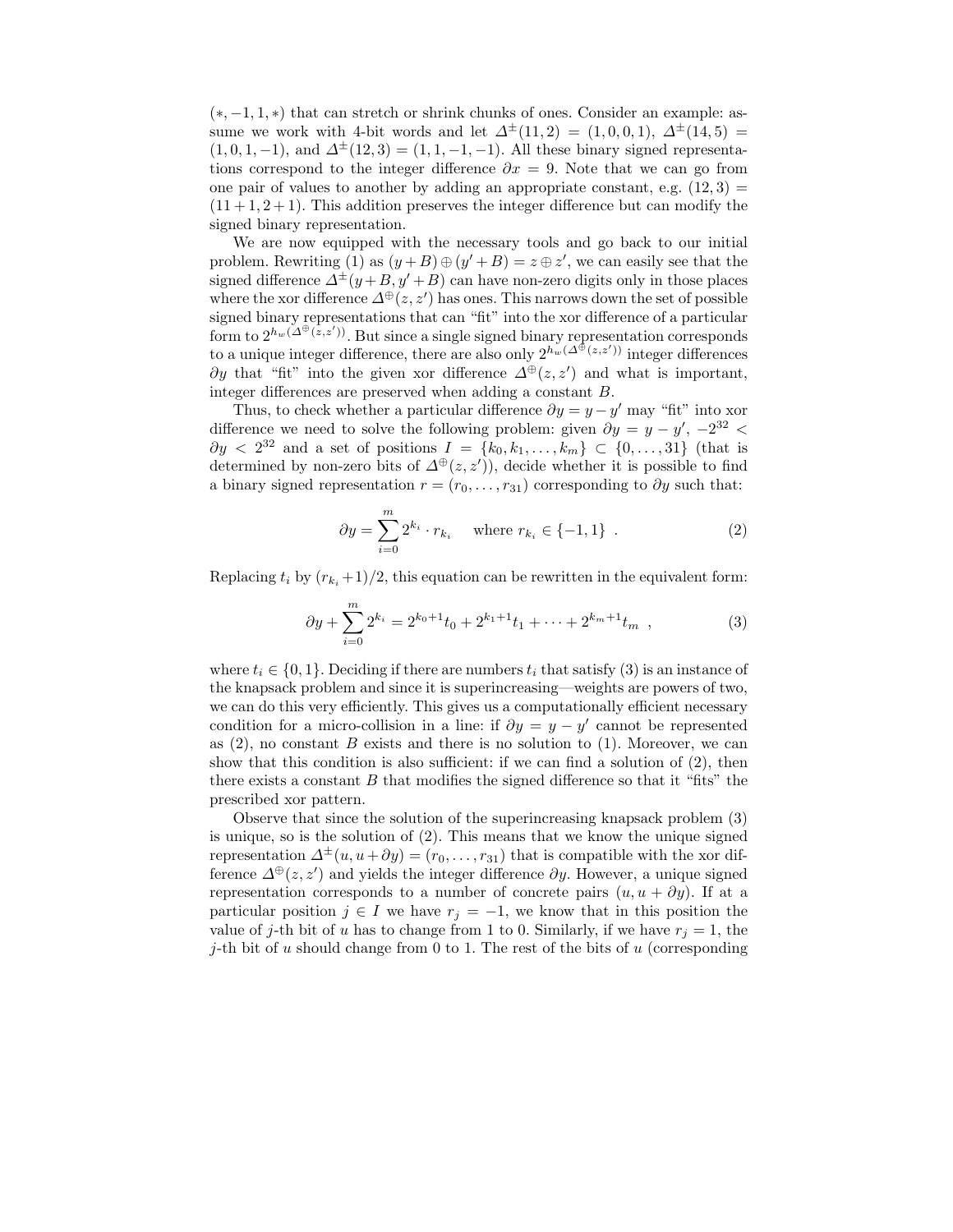to positions with zeros in  $\Delta^{\pm}(u, u + \partial y)$  can have arbitrary values. That way, we can easily determine the set  $U$  of all such values u. It is clear that  $U$  always contains at least one element.

Now, since  $u = y + B$  for all  $u \in \mathcal{U}$ , the set  $\mathcal B$  of all constants B satisfying (1) is simply  $\mathcal{B} = \{u - y : u \in \mathcal{U}\}\$ . This reasoning also shows that if we can have a micro-collision in a line, there are  $|\mathcal{B}| = 2^{32-h_w(z \oplus z')}$  constants that yield the micro-collision if the most significant bit of  $z \oplus z'$  is zero and  $|\mathcal{B}| = 2^{32-h_w(z \oplus z')+1}$ if the MSB of  $z \oplus z'$  is one. The difference is caused by the fact that if  $31 \in I$ , we do not need to change  $u_{31}$  in a particular way (i.e. either  $1 \rightarrow 0$  or  $0 \rightarrow 1$ ) as any change is fine because we do not introduce carries.

Finally, since we didn't use any properties of functions  $f$  and  $g$ , the same argument applies not only to micro-collisions in  $Q_R$  but also to the same structure with any functions in place of  $f$  and  $g$ .

## 5 A First Attempt With a Simple Differential Path

In Section 3 we have seen that the seven step differential pattern of Table 2 with a modular difference  $d$  happens simultaneously in the four branches with probability  $P_d^{12}$  as soon as we have a micro-collision in each branch. For this, we need the registers  $(E, F, G, H)$  to reach a prescribed value at the fourth step in the four branches, which can be easily computed thanks to the method given in Section 3. Note that  $P_d$  is the probability that the modular difference is unchanged when a ' $\oplus$ ' is involved. Also, we do not care about the difference after the fourth step, because it never spreads again. So the exponent 12 comes from the fact that the difference has to go unchanged through the first three steps in the four branches. We show here how to force these registers to take on prescribed values.

#### 5.1 Near-collision at the Seventh Round

Our main tool here is a good scheduling in the determination of each message block so as to be able to force the four quadruplets of each branch to their required values.

To do this, we study the relationships between message blocks and IV blocks with this last quadruplet. Before getting into details of the attack, let us emphasize the following fact that simplifies the study of these relationships in the branch j. Forcing the value of the quadruplet  $(E_{j,3},F_{j,3},G_{j,3},H_{j,3})$  is equivalent to setting the value of the quadruplet  $(E_{j,3},F_{j,3},F_{j,2},F_{j,1})$ . This fact can be easily checked by going backwards in the threads of the FORK-256's step transformation, which can be translated in the following sequence of equations:

$$
F_{j,2} = (G_{j,3} \oplus f(F_{j,3})) - g(F_{j,3} - \delta_{\pi_j(5)}),
$$
  
\n
$$
G_{j,2} = (H_{j,3} \oplus f(F_{j,3})^{\ll 5}) - g(F_{j,3} - \delta_{\pi_j(5)})^{\ll 9},
$$
  
\n
$$
F_{j,1} = (G_{j,2} \oplus f(F_{j,2})) - g(F_{j,2} - \delta_{\pi_j(3)}).
$$
\n(4)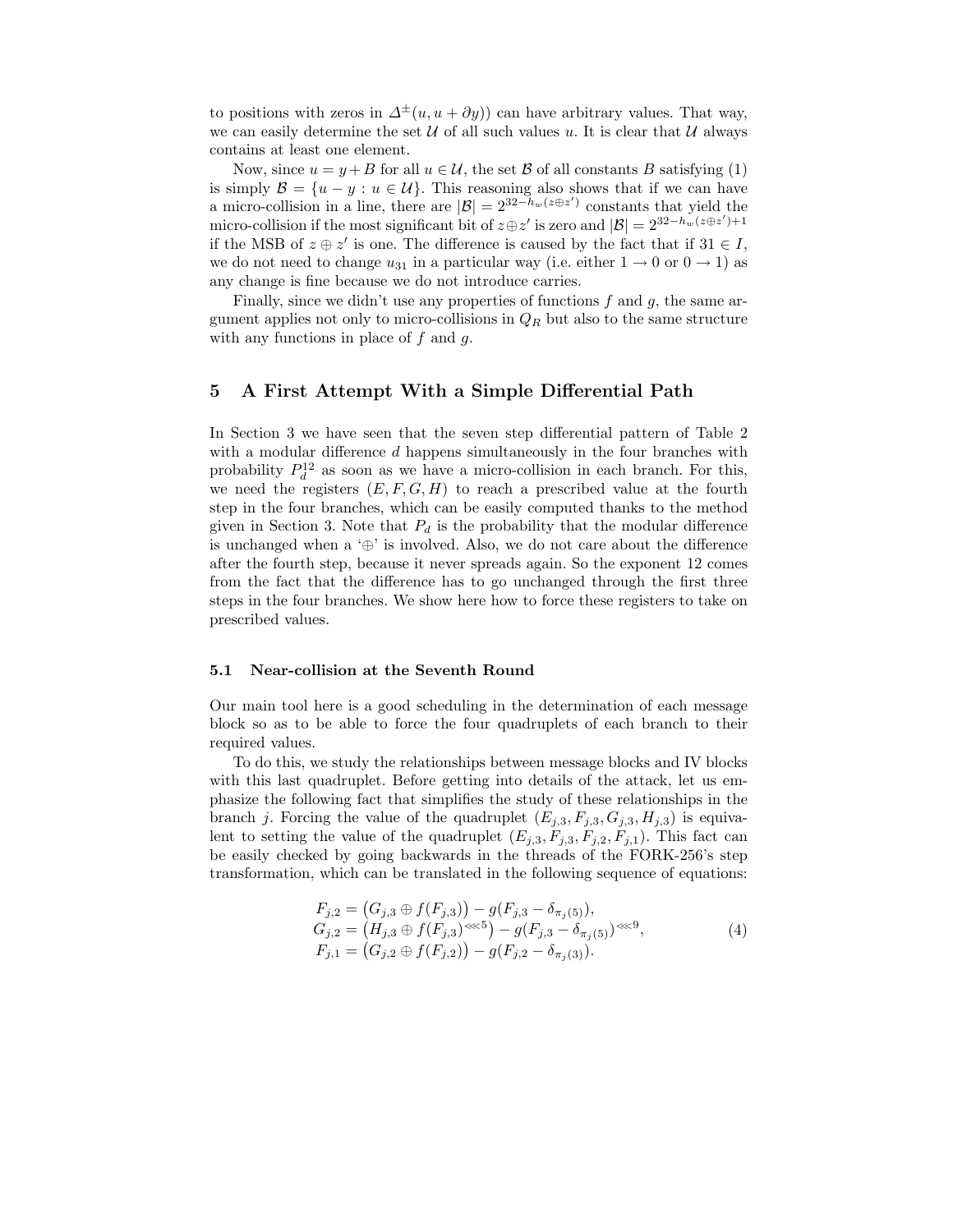Table 3 summarizes those relationships. In the left column, there are words of the quadruplets that we would like to force to some predetermined values, and each row shows the dependence of one word on the message blocks and the IV registers.

Table 3. Relationship between the words of the quadruplets in each branch and the message blocks and IV. The symbols '\*' and 'x' denote a degree of freedom in setting the value of a word  $W$  by adjusting the corresponding parameter  $P$  when all the remaining parameters of the row have already been fixed. The 'x' is used to emphasize that the parameter  $P$  can be used *directly* to set word  $W$  to its target value.

|                                              |                       |     |             | ĪV                |                   |   |                   |                   |                |        |                |                |        |             |                   |        |        |        | message block $M_i$                                            |                   |             |        |                   |                   |
|----------------------------------------------|-----------------------|-----|-------------|-------------------|-------------------|---|-------------------|-------------------|----------------|--------|----------------|----------------|--------|-------------|-------------------|--------|--------|--------|----------------------------------------------------------------|-------------------|-------------|--------|-------------------|-------------------|
|                                              | A                     | B C |             | $\overline{D}$    | $E\,$             | F |                   | G H               | $\overline{0}$ | 1      | $\overline{2}$ | $\overline{3}$ | 4      | 5           | 6                 | 7      | 8      | 9      | $\boxed{10}\boxed{11}\boxed{12}\boxed{13}\boxed{14}\boxed{15}$ |                   |             |        |                   |                   |
| $\overline{E_4}$ <sub>,3</sub>               | $\ast$                | X   |             | $\ast$            | $\ast$            |   | $\ast$            | $\ast$            |                | $\ast$ |                |                |        | *           |                   |        | $\ast$ |        |                                                                | x                 | $\ast$      |        |                   | $\ast$            |
| $\overline{E_{3,3}}$                         | $\left  \ast \right $ | x   |             | $\overline{\ast}$ | $\overline{\ast}$ |   | $\overline{\ast}$ | $\overline{\ast}$ |                |        |                |                |        |             | $\overline{\ast}$ | $\ast$ |        |        | $\ast$                                                         |                   | $\mathbf x$ | $\ast$ | $\ast$            |                   |
| $E_{2,3}$                                    | $\ast$                | x   |             | $\ast$            | $\ast$            |   | $\ast$            | $\ast$            |                |        |                |                | x      |             |                   |        | $\ast$ | $\ast$ |                                                                | $\ast$            |             |        | $\ast$            | $\ast$            |
| $\overline{E_1}$ <sub>3</sub>                | $\ast$                | x   |             | $\ast$            | $\ast$            |   | $\ast$            | $\ast$            | $\ast$         | $\ast$ | $\ast$         | $\ast$         | $\ast$ |             |                   | x      |        |        |                                                                |                   |             |        |                   |                   |
| $\overline{F}_{4,3}$                         | ∗                     |     | x           |                   | $\ast$            |   |                   | $\ast$            | x              | *      |                |                |        | *           |                   |        |        |        |                                                                |                   | $\ast$      |        |                   |                   |
|                                              | $\ast$                |     | $\mathbf x$ |                   | $\overline{\ast}$ |   |                   | $\overline{\ast}$ |                |        | $\mathbf x$    |                |        |             | $\ast$            | $\ast$ |        |        | $\ast$                                                         |                   |             |        |                   |                   |
| $\frac{F_{3,3}}{F_{2,3}}$                    | $\ast$                |     | x           |                   | $\overline{\ast}$ |   |                   | $\overline{\ast}$ |                |        |                |                |        |             |                   |        |        |        | $\mathbf x$                                                    | $\overline{\ast}$ |             |        | $\overline{\ast}$ | $\overline{\ast}$ |
| $\overline{F_1}_{,3}$                        | $\ast$                |     | x           |                   | $\ast$            |   |                   | $\ast$            | $\ast$         | $\ast$ | $\ast$         |                |        | $\mathbf x$ |                   |        |        |        |                                                                |                   |             |        |                   |                   |
| $G_{4,3} \leftrightarrow F_{4,2}$            | ∗                     |     |             | x                 |                   |   |                   |                   |                |        |                |                |        | $\ast$      |                   |        | x      |        |                                                                |                   |             |        |                   |                   |
| $G_{3,3} \leftrightarrow F_{3,2}$            | $\ast$                |     |             | x                 |                   |   |                   |                   |                |        |                |                |        |             |                   | $\ast$ |        |        |                                                                |                   |             |        | x                 |                   |
| $G_{2,3} \leftrightarrow F_{2,2}$ *          |                       |     |             | x                 |                   |   |                   |                   |                |        |                |                |        |             |                   |        |        | x      |                                                                |                   |             |        | $\ast$            |                   |
| $G_{1,3} \leftrightarrow F_{1,2}$ *          |                       |     |             | $\mathbf x$       |                   |   |                   |                   | *              |        |                | x              |        |             |                   |        |        |        |                                                                |                   |             |        |                   |                   |
| $\overline{H_{4,3}} \leftrightarrow F_{4,1}$ |                       |     |             |                   | x                 |   |                   |                   |                |        |                |                |        |             |                   |        |        |        |                                                                |                   | x           |        |                   |                   |
| $H_{3,3} \leftrightarrow F_{3,1}$            |                       |     |             |                   | X                 |   |                   |                   |                |        |                |                |        |             | X                 |        |        |        |                                                                |                   |             |        |                   |                   |
| $H_{2,3} \leftrightarrow F_{2,1}$            |                       |     |             |                   | x                 |   |                   |                   |                |        |                |                |        |             |                   |        |        |        |                                                                |                   |             |        |                   | $\mathbf x$       |
| $H_{1,3} \leftrightarrow F_{1,1}$            |                       |     |             |                   | x                 |   |                   |                   |                | X      |                |                |        |             |                   |        |        |        |                                                                |                   |             |        |                   |                   |

Considering Table 3, we propose the following algorithm to sequentially assign values to the message blocks and IV values so that the four quadruplets in all four branches take on the prescribed values. We can refine our algorithm to help the difference to propagate without a change. For instance, we can force the input of the function g to zero in order to be sure that the difference is unchanged.

- 1. *Initialize.* Choose  $A_0$  randomly.
- 2. Adjust. Do the following four assignments:  $M_0 := -(A_0 + \delta_{\pi_1(0)})$ ,  $M_{14} :=$  $-(A_0 + \delta_{\pi_2(0)}), M_7 := -(A_0 + \delta_{\pi_3(0)}), M_5 := -(A_0 + \delta_{\pi_4(0)}).$
- 3. Force words  $G_{j,3}$ . Choose  $D_0$  so that  $F_{3,2}$  gets the correct value. Then, choose  $M_3$ ,  $M_9$ , and  $M_8$  in turn so that  $F_{1,2}$ ,  $F_{2,2}$  and  $F_{4,2}$  get their correct values, respectively.
- 4. Force words  $H_{j,3}$ . (If this step has been run  $2^{32}$  times, return to step 1.) Randomly choose  $H_0$ . Adjust  $M_{11}$  and  $M_1$  to prevent the difference from being modified in the second step of FORK-256 in the branches 2 and 4, respectively. Then, set the words  $E_0$ ,  $M_{15}$ ,  $M_6$ , and  $M_{12}$  so that  $F_{1,1}$ ,  $F_{2,1}$ ,  $F_{3,1}$ , and  $F_{4,1}$  get their correct values, respectively.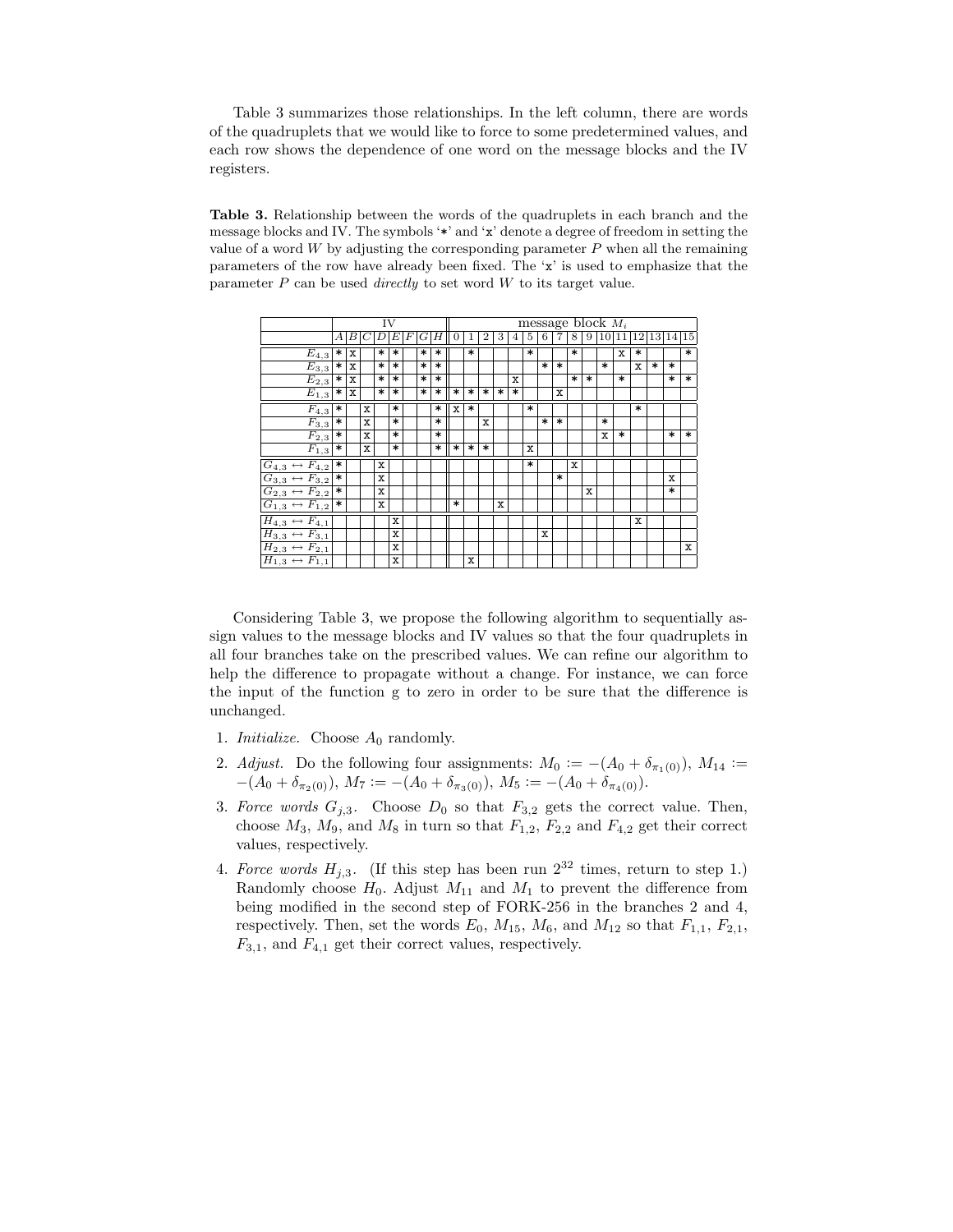- 5. Force words  $F_{j,3}$ . Set  $C_0$  so that  $F_{4,3}$  gets its correct value. Then, set  $M_{10}$ and  $M_2$  in turn so that  $F_{2,3}$  and  $F_{3,3}$  get their correct values, respectively. Now,  $F_{1,3}$  is assigned a random value. If this value is the correct one, continue to the next step, otherwise, return to the Step 4.
- 6. Force words  $E_{1,3}$ ,  $E_{2,3}$ , and  $E_{4,3}$ . (If this step has been run  $2^{32}$  times, return to Step 1.) Choose a random value for  $G_0$ . Fix  $B_0$  so that  $E_{4,3}$  takes the correct value. Fix  $M_4$  so that  $E_{2,3}$  takes the correct value. Check the random value taken by  $E_{1,3}$ : if this is the expected value, go to Step 7, else go back to Step 6.
- 7. Force word  $E_{3,3}$ . (If this step has been run  $2^{32}$  times, go to Step 1.) Choose  $M_{13}$  at random. Check the random value taken by  $E_{3,3}$ : if this is the expected value, output all messages  $M_i$  and all IV blocks. Otherwise, go back to step 7.

Notice that the algorithm makes a few independent exhaustive searches in spaces of size  $2^{32}$ . Almost no memory is required, and the average time complexity is  $2^{32}$  applications of one fourth of FORK-256, that is about  $2^{30}$  computations of the hash function. Now, for the attack to succeed, the difference  $d$  has to propagate unmodified up to step 3. Since the probability to propagate in one branch is  $P_d$ , and taking into account the fact that we took care of it in the first step (Step 2 of the algorithm) and in two of the four branches of the second step (Step 4 of the algorithm), the overall probability is  $P_d^6$ .

We eventually remark that the word  $F_0$  of the IV does not modify the four targeted quadruplets. Hence, in the output of our algorithm, we can make  $F_0$ to take any of the  $2^{32}$  possible values and the result remains valid. That is, our algorithm outputs  $2^{32}$  pairs  $\{(M,IV), (M,IV')\}$  such that after the seventh step differences only appear in registers  $A_{j,7}$  in all four branches.

Finally, our algorithm outputs  $2^{32}$  solutions with a complexity equivalent to  $2^{30} \cdot P_d^{-6}$  hash computations, and the average cost of computing a solution pair is thus about  $1/4 \cdot P_d^{-6}$ .

#### 5.2 Choosing the Difference

In the two previous paragraphs, we saw that a useful difference has to fulfill two constraints. The first one is that micro-collisions must happen in all four branches of FORK-256 in the fourth step. The second one is that the probability  $P_d$  of propagating without modification should be as high as possible. Since differences with small Hamming weight yield bigger probabilities  $P_d$ , we checked all differences with Hamming weights one and two, and we finally chose the difference  $d = 0$ x00000404. For this choice of difference we have  $P_d$  of about  $2^{-3}$ , and a possible set of target values for each branch is:

| $E_{1,3} = 0x030e9c3f$ , $E_{2,3} = 0x7e24d0c5c$ , $E_{3,3} = 0x00f4d01e$ , $E_{4,3} = 0x20b7363f$ , |  |
|------------------------------------------------------------------------------------------------------|--|
| $F_{1,3}$ = 0xa4115fb0, $F_{2,3}$ = 0x10276030, $F_{3,3}$ = 0x35edee6e, $F_{4,3}$ = 0xefc6172f,      |  |
| $G_{1,3} = 0x22c18168$ , $G_{2,3} = 0x4db27e00$ , $G_{3,3} = 0xd81cdc6c$ , $G_{4,3} = 0x8c2c7c00$ ,  |  |
| $H_{1,3} = 0x1816822c$ , $H_{2,3} = 0x27e004db$ , $H_{3,3} = 0xcdc66682$ , $H_{4,3} = 0xc7bff8c3$ .  |  |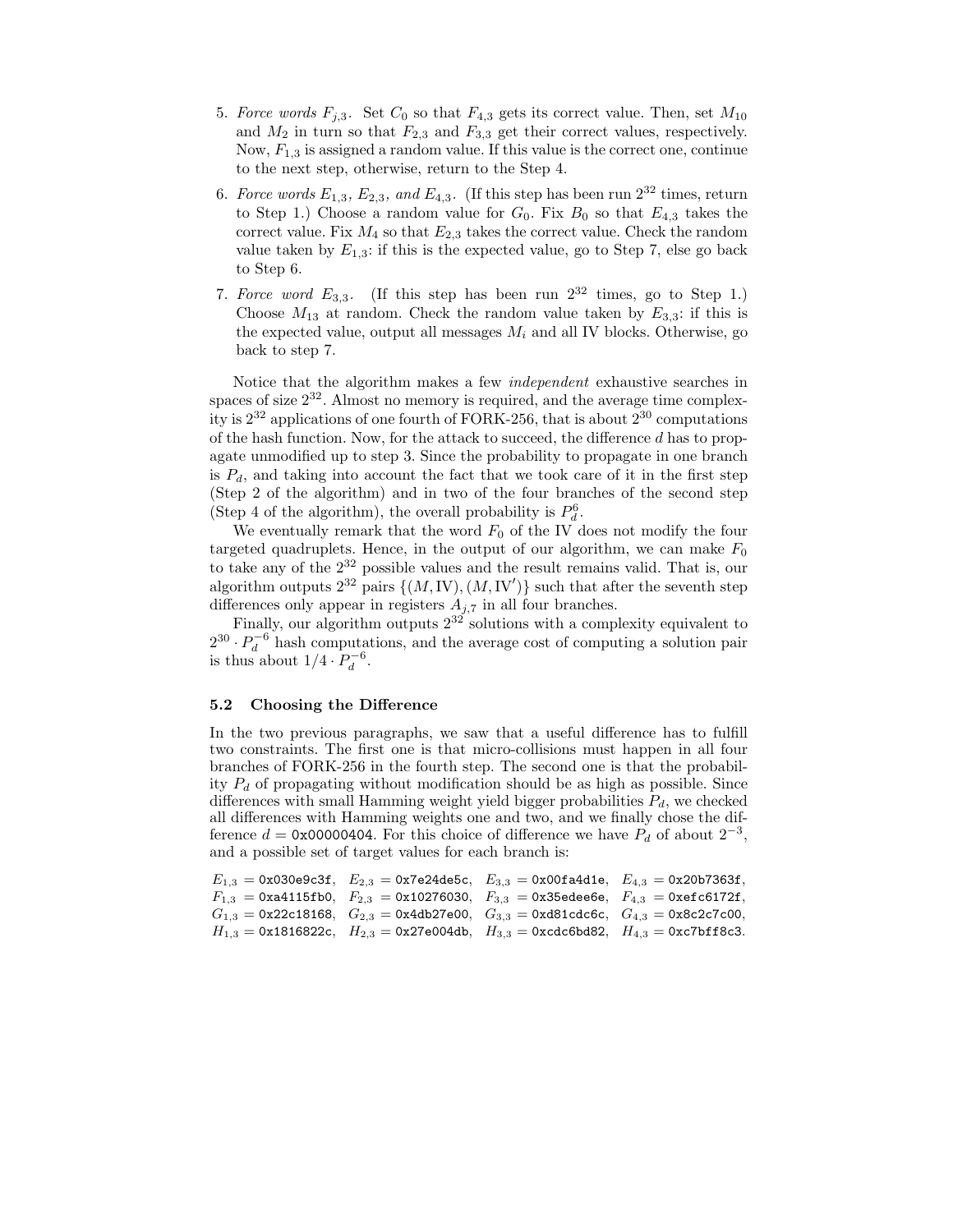#### 5.3 Near-collisions for FORK-256's Compression Function

Seven step reduced version. We focus on a seven step reduced version of FORK-256: the two additions, the xor, and the feed-forward are kept but the eighth step is removed except for the final permutation of registers. It may appear that we can find a collision against this seven steps reduced version of FORK-256, but this is not true. Indeed, we have seen that a difference remains in the internal registers  $A_{i,7}$ . Those differences have their lowest bit set to 1 exactly at the same position as the lowest bit of the difference d initially introduced, in our case the third lowest significant bit. These bits are shifted to the left by the addition in the first two branches and the last two branches, and the xor cancels them. However, a differential bit reappears at the previous position due to the feed-forward, and we can not get rid of it.

We thus seek 1-bit near collisions, the probability of which has been estimated as follows. We chose a random internal state before the seventh step (i.e. the values  $A_{j,6}$ ,  $B_{j,6}$ ,  $C_{j,6}$ , and  $D_{j,6}$  in each of the four branches), and ran the seventh step transformation, plus the recombination mechanism. After  $2^{32}$  experiments, there was, on the average, 8.96 non zero bits. The probability of a 1-bit nearcollision has been evaluated to  $2^{-15}$  (127665 outputs out of the  $2^{32}$  experiments were 1-bit near-collisions). Since the algorithm given in the previous section outputs  $2^{32}$  correct values in  $2^{30}/P_d^6 = 2^{49}$  hash computations, the complexity to find a set of  $2^{17}$  distinct 1-bit near-collisions is about  $2^{49}$  hash computations.

Near-collision for the full compression function. The algorithm studied in the previous paragraphs outputs  $2^{32}$  pairs for which FORK-256's outputs collide on four of the eight 32-bit words with a complexity of  $2^{49}$  hash computations. It remains one bit of difference (at a fixed position) in the second word and three 32-bit words to cancel. The probability of a 1-bit near collision on the second word was experimentally found to be  $2^{-15}$ , and cancelling any of the three remaining 32-bit words was experimentally found to require an average of  $2^{31}$  trials for  $d = 0$ x0000404. Hence the overall complexity to find a 1-bit near collision is about  $2^{49+93+15-32} = 2^{125}$ . Similarly, the probability to find a 2-bit near collision was experimentally found to be less than  $2^{-10}$  so that the overall complexity to find such a collision is about  $2^{49+93+10-32} = 2^{120}$ .

Experimental results. We exhibit a 22-bit near collision on FORK-256's compression function that was obtained by running our algorithm given in Section 5.1 together with the difference and the set of targets specified in Sect. 5.2. (Note that this also leads to a 2-bit near collision for the seven steps reduced version.)

 ${\rm CV}_n$ : 0x8406e290 0x5988c6af 0x76a1d478 0x0eb60cea 0xf5c5d865 0x458b2dd1 0x528590bf 0xc3bf98a1  $\mathrm{CV}_n'$ :0x8406e290 <u>0x5988cab3</u> 0x76a1d478 0x0eb60cea 0xf5c5d865 0x458b2dd1 0x528590bf 0xc3bf98a1  $M$ : 0x396eedd8 0x0e8c2a93 0xb961f8a4 0xf0a06fc6 0x9935952b 0xe01d16c9 0xddc60aa4 0x0ac1d8df 0xc6fef1d8 0x4c472ca6 0x58d9322d 0x2d087b65 0x7c8e1a26 0x71ba5da1 0xba5d2bfc 0x1988f929  $\mathrm{CV}_{n+1}$ : 0x9897c70a 0x4e18862d 0xb4725ac1 0xcfc9f92c 0x9aa0637d 0xae772570 0x74dd4af1 0xcd444dd7  $\text{CV}_{n\!+\!1}^{\prime}$ :0x9897c70a 0x4e188<u>0f9</u> 0x<u>1e677302</u> 0x<u>4c650966</u> 0x<u>f4792bf4</u> 0xae772570 0x74dd4af1 0xcd444dd7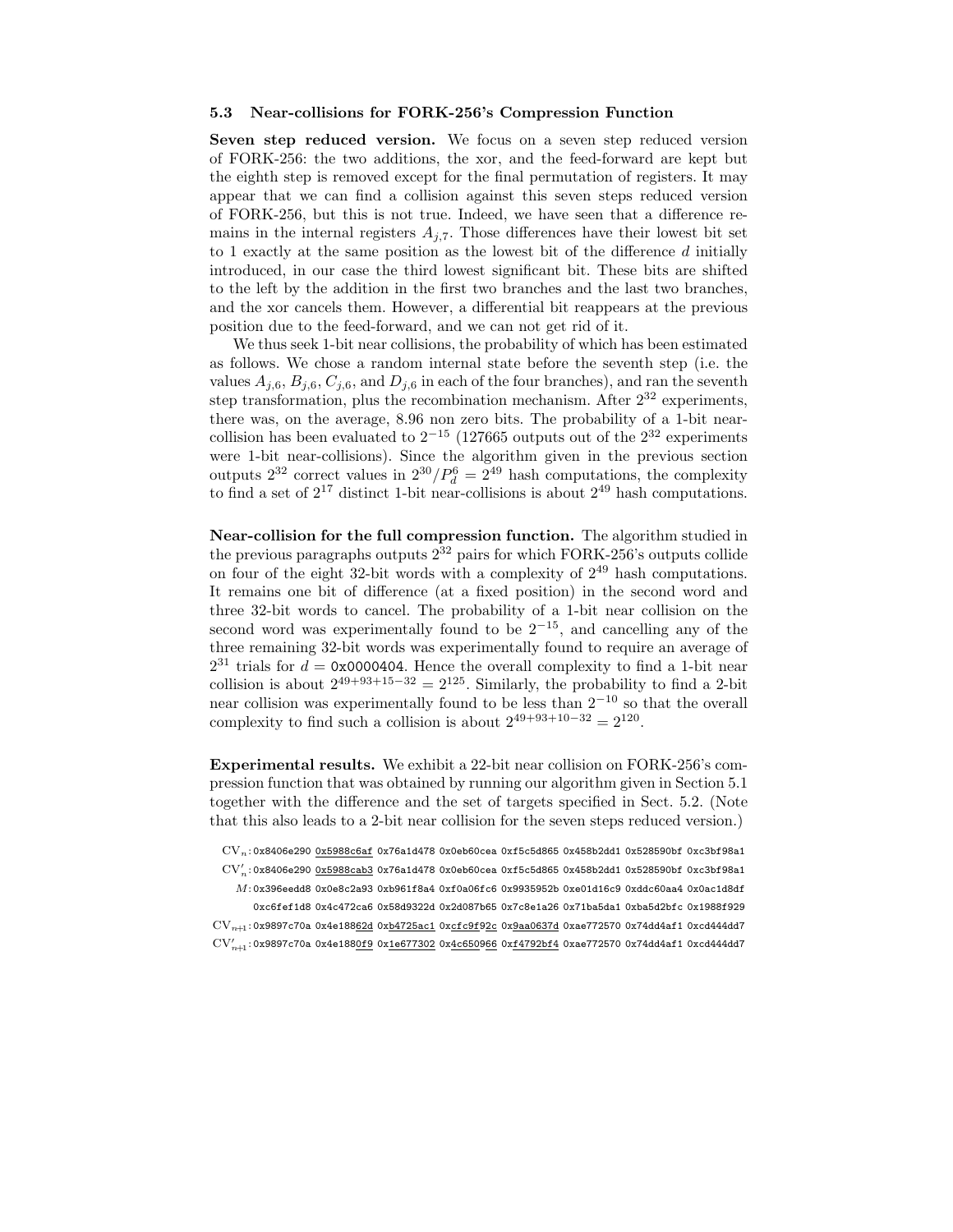### 6 Finding High-level Differential Paths in FORK-256

In this section we return to the question of finding differential paths in four branches of FORK-256 to present a general solution to that problem. If we can avoid mixing introduced by the structures  $Q_L$  and  $Q_R$  (i.e. we know how to find micro-collisions) and we can assume that differences in registers  $B, C, D$ and  $F, G, H$  remain unchanged  $(P_d = 1)$ , the only places where differences can change are registers  $A$  and  $E$ , after the addition of a message word difference. Thus, the values of registers in steps can be simply seen as linear functions of registers of the initial vector  $(A_0, \ldots, H_0)$  and message words  $M_0, \ldots, M_{15}$ .

If we consider the most general case and assume (very optimistically) that any two differences can cancel each other, we are in fact working over  $\mathbb{F}_2$  and differences in all registers are  $\mathbb{F}_2$ -linear combinations of differences  $\Delta A_0, \ldots, \Delta H_0$  and  $\Delta M_0, \ldots, \Delta M_{15}$  (which are now seen as elements of  $\mathbb{F}_2$ ). Now, output differences  $(\Delta A, \ldots, \Delta H)$  of the whole compression function (with feed-forward) are also linear combinations of differences from  $S = (\Delta A_0 \dots, \Delta H_0, \Delta M_0, \dots, \Delta M_{15})$ and this can be represented by an  $\mathbb{F}_2$ -linear mapping  $(\Delta A, \ldots, \Delta H) = L_{out}(S)$ . This means we can find the set  $\mathcal{S}_c$  of all vectors S of input differences that yield zero output differences at the end of the function simply as the kernel of this map,  $S_c = \text{ker}(L_{out})$ .

To minimise the complexity of the attack, we want to find high-level paths as short as possible. Since each register difference in each step is a linear function of differences  $\Delta A_0 \ldots, \Delta H_0, \Delta M_0, \ldots, \Delta M_{15}$  and there are only  $2^{24}$  of them, the straightforward approach is to enumerate them all and for any desirable subset of registers (e.g. for collisions in two or three branches) count the number of registers containing non-zero differences and pick those input differences S that give the smallest one. Using simple algebra and coding theory techniques we can make this process very efficient. Details can be found in [7].

Differences in registers other than  $A$  and  $E$  do not contribute to the complexity of the attack that much because they do not require finding micro-collisions. The measure based on the number of differences in registers  $A$  and  $E$  only corresponds to the number of "difficult" differentials we need to handle that require finding micro-collisions. Experiments show that there is a close correlation between the number of required micro-collisions and the overall length (number of all registers containing differences) of the differential path so it seems sufficient to use the measure based on differences in A and E only. Results of a search for such paths are presented in more details in [7], here we want to discuss an extension of this method.

#### 6.1 More General Variant of Path Finding

We can generalize this approach further. Depending on whether we force a microcollision to happen in a particular line or not, we have eight different models for each Q-structure. Using the linear model that assumes that all differences cancel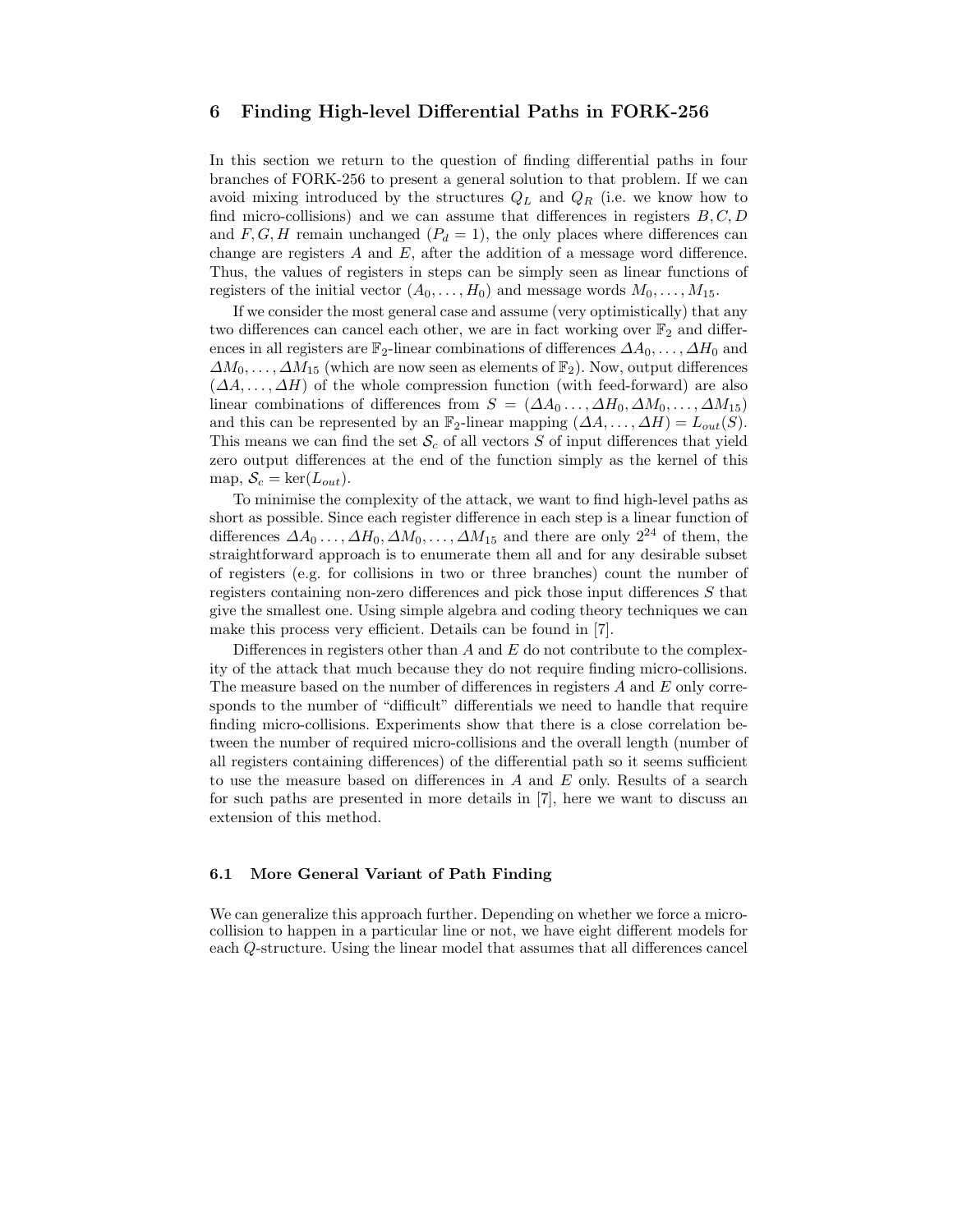each other, we can express output differences of each  $Q_L$ -structure as

$$
\Delta A_{i+1} = \Delta A_i ,
$$
  
\n
$$
\Delta C_{i+1} = \Delta C_i + q_C \cdot \Delta A_i ,
$$
  
\n
$$
\Delta B_{i+1} = \Delta B_i + q_B \cdot \Delta A_i ,
$$
  
\n
$$
\Delta D_{i+1} = \Delta D_i + q_D \cdot \Delta A_i .
$$

where  $q_B, q_C, q_D \in \mathbb{F}_2$  are fixed coefficients characterizing the  $Q_L$ -structure. The same is true for  $Q_R$ -structures. This means that we have  $8^{64}$  possible linear models of FORK-256 when we allow such varied micro-collisions to happen. Allowing for micro-collisions in only selected lines decreases the number of active Q-structures, however, at the expense of additional conditions required to cancel differences coming from different parts of the structure.

Results of our search for such paths are summarized in Table 4. They show that by introducing such an extended model of Q-structures we can significantly decrease the number of necessary micro-collisions compared to the case when we require micro-collisions in all three lines simultaneously. Of special interest is the result showing that under favourable conditions, collisions can be achieved by using a single difference in  $M_{12}$  with six micro-collisions in the path. We show how to use this scenario to generate near-collisions but also collisions for the full compression function in Section 7.

Table 4. Minimal numbers  $m$  of  $Q$ -structures with micro-collisions for different scenarios of finding generalized high-level differential paths. Q-structures are numbered from 1 to 64 where 1 corresponds to  $Q_L$  in the first step of branch 1 and 64 to  $Q_R$  in the last step of branch 4. Notation N:110 means that in Q-structure number N input difference to  $A$  (resp.  $E$ ) propagates to the second and third register but not to fourth (e.g. to  $B$ ,  $C$  or  $F$ ,  $G$  resp.) For example, differential path from Fig. 2 is encoded as 13:110, 31:111, 40:000, 47:111, 50:000, 57:000.

| Scenario          | <b>Branches</b> | m              |                 | Differences in $\alpha$ active Q-structures |
|-------------------|-----------------|----------------|-----------------|---------------------------------------------|
| Pseudo-collisions | 1,2,3,4         | 5              |                 | $H_0, M_2, M_{11}$ [12:000, 25:000, 35:001, |
|                   |                 |                |                 | 41:001, 51:010                              |
| Collisions        | 1,2,3,4         | 6              | $M_{12}$        | 13:000, 31:001, 40:000,                     |
|                   |                 |                |                 | 47:100, 50:000, 57:000                      |
| Pseudo-collisions | 1,2,3           | $\overline{2}$ | $B_0, M_{12}$   | 8:100, 24:0                                 |
|                   | 1,2,4           | 3              | $H_0, M_{11}$   | 3:000, 51:010, 60:000                       |
|                   | 1,3,4           | 3              | $H_0, M_2$      | 35:001, 44:000, 51:000                      |
|                   | 2,3,4           | 3              | $D_0, M_9$      | 36:010, 43:000, 52:000                      |
| Collisions        | 1.2.3           | 3              | $M_0, M_3, M_9$ | 1:001, 20:010, 39:100                       |
|                   | 1,2,4           | 4              | $M_1, M_2$      | 2:001, 9:000, 25:100, 51:000                |
|                   | 1,3,4           | 5              | $M_{\rm Q}$     | 10:000, 39:001, 42:001                      |
|                   |                 |                |                 | 43:010, 59:000                              |
|                   | 2,3,4           | 5              | $M_3, M_9$      | 20:010, 27:000, 39:000                      |
|                   |                 |                |                 | 57:000, 59:010                              |

# 7 Collisions for the Full Compression Function

In this section we show how to use a high-level path with differences in  $M_{12}$  only presented in Section 6 in order to find very low weight output differences of the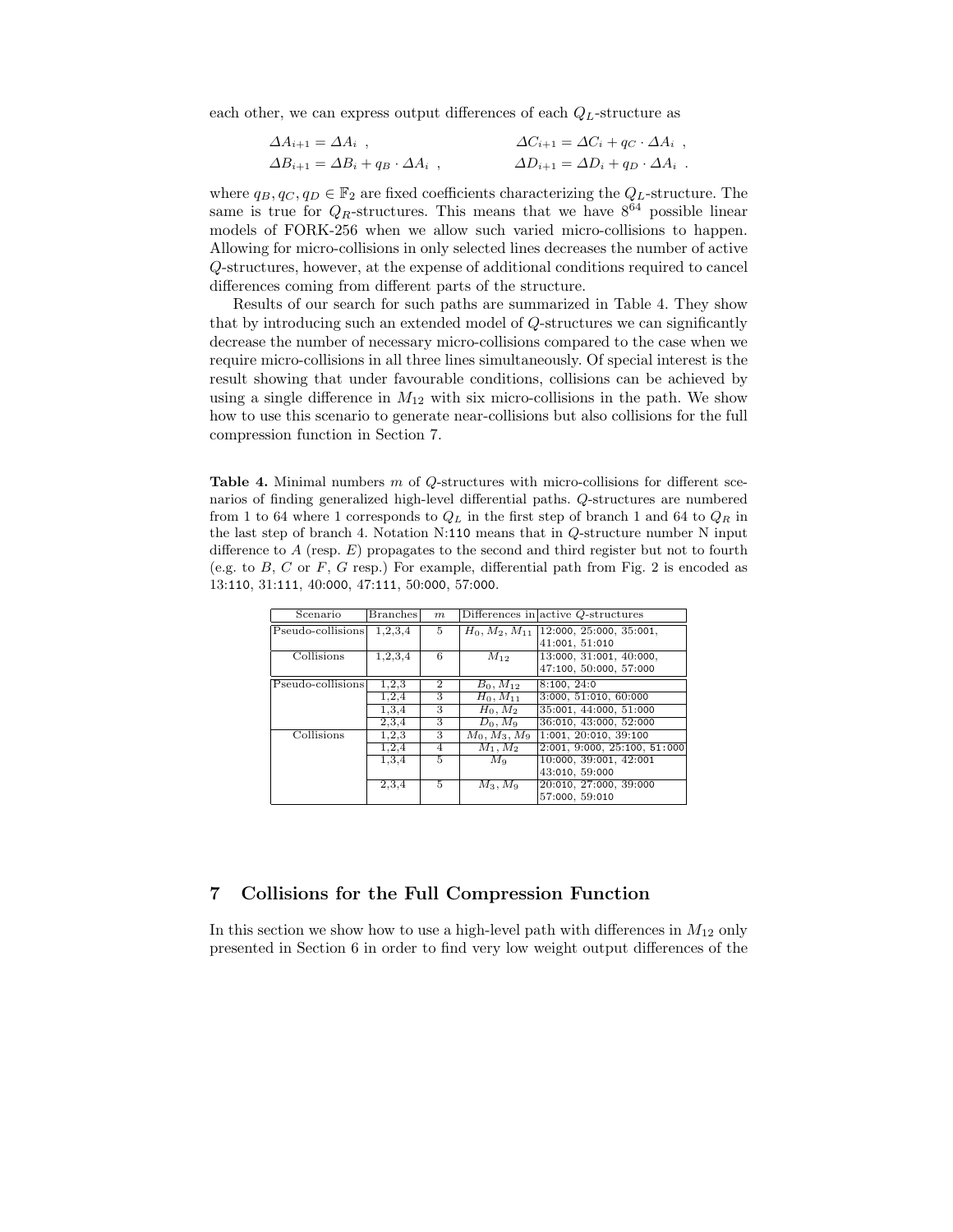FORK-256's compression function. We then show two different strategies to find full collisions faster than the bound given by the birthday paradox.

The key observation is that if we introduce a difference in  $M_{12}$  only and are able to find micro-collisions in the first and fifth step of the fourth branch as well as in the fourth step of the third branch, and prevent the propagation of the difference from  $A_{1,6}$  to  $E_{1,7}$  in the first branch, then the output difference is confined to registers  $B, C, D$ , and  $E$  of the output, i.e. to at most 128 bits. This behavior is illustrated in Fig. 2. The number of affected bits can be further decreased by a careful selection of the modular difference i.e. differences that are set on few most significant bits guarantee that the difference in output register  $B$ is confined to those most significant bits as well.

In the next paragraph, we develop our first strategy which does not require large memory. We show that pairs of messages satisfying the aforementioned constraints can be efficiently found and thus, assuming that the output differences closely follow the uniform distribution, we can expect to find very low weight differences and ultimately a collision. Finally, in the second paragraph, we use another strategy relying on precomputed tables to speed up the process of finding collisions.

#### 7.1 Finding Collisions with Low Memory Requirements

The attack consists of two phases. During the first one, we find simultaneous micro-collisions at the first and fifth steps of the fourth branch as well as at the fourth step of the third branch for a modular difference injected in  $M_{12}$ . In the second phase we use free message words  $M_4$  and  $M_9$  that do not interfere with already fixed messages and micro-collisions found in the third and fourth branches in order to find messages yielding no difference in the register  $E_{1,7}$ . This is a reduced micro-collision in the single thread  $D_{1,6} \rightarrow E_{1,7}$  during the seventh step of the first branch. The description below is brief – for more details, see our implementation from [6].

Finding micro-collisions in third and fourth branches. Here we assume that a suitable modular difference d has already been chosen. We proceed as follows:

- 1. Fourth branch, first step. Pick  $x_1$  s.t. the pair  $(x_1, x_1+d)$  gives simultaneous micro-collisions in  $Q_R$  at the first step of the branch four, set  $M_{12} := x_1 - E_0$ and assign the correct values to  $F_0$ ,  $G_0$ , and  $H_0$  for this micro-collision to happen.
- 2. Fourth branch, fifth step. Assign random values to  $M_5$ ,  $M_1$ ,  $M_8$ ,  $M_{15}$ ,  $M_0$ ,  $M_{13}$ , and  $M_{11}$ . Then compute the first half of the branch, up to the fifth step and find a pair of values  $(x_2, x_2 + d^*)$  (where  $d^*$  is the modular difference in register  $A_{4,4}$ ) yielding simultaneous micro-collisions in  $Q_L$ . Compute the corresponding constants  $\rho_1$ ,  $\rho_2$ , and  $\rho_3$ . If no solution exists, repeat this step, otherwise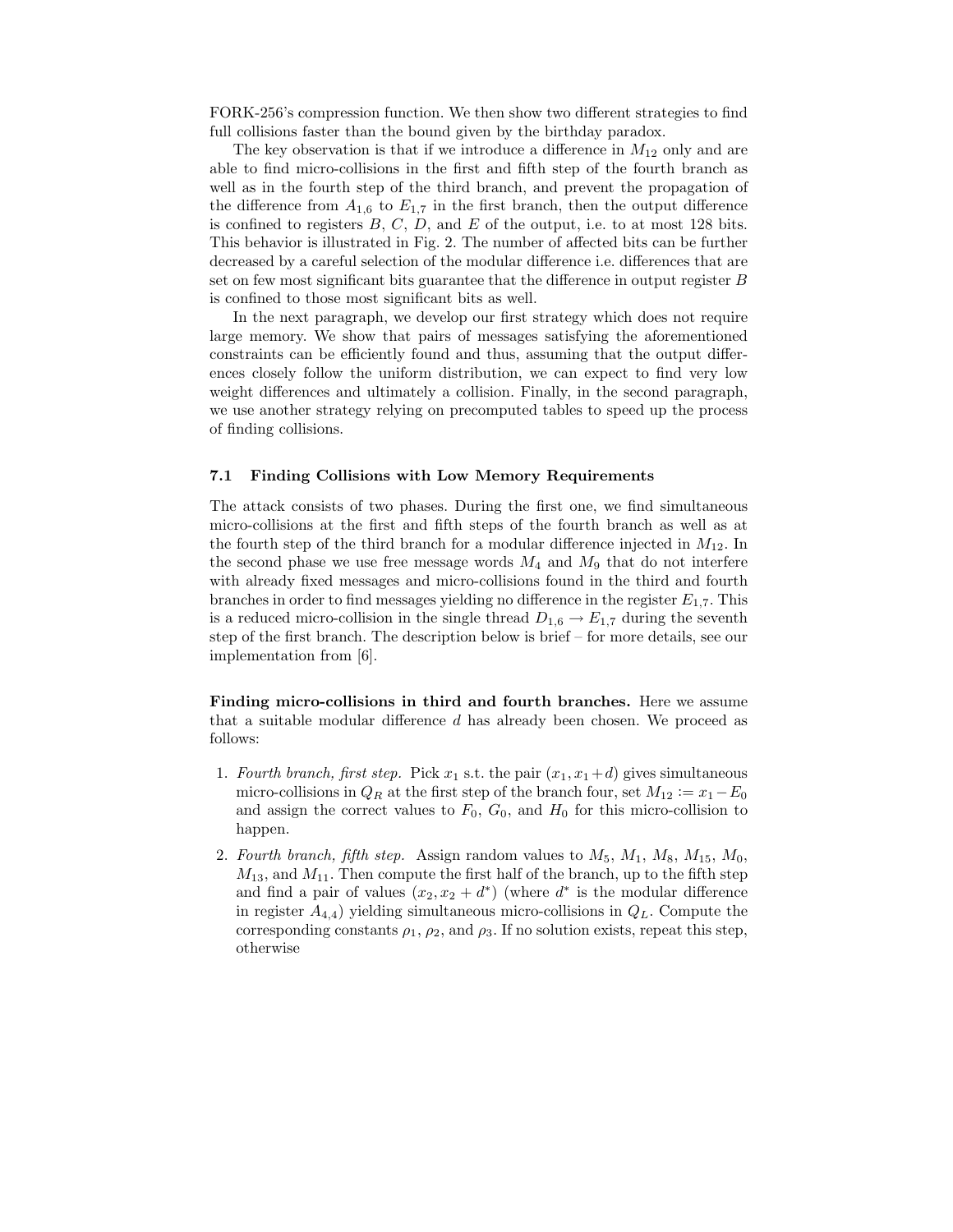

Fig. 2. High level path used to find collisions for FORK-256. Thick lines show the propagation of differences. Q-structures requiring micro-collisions are greyed out. Numbers indicate message ordering.

- $-$  Set  $M_3 := x_2 A_{4,4}.$
- Fix  $M_{13} := \rho_1 A_{4,3} \delta_8$  so that  $B_{4,4}$  gets its correct value  $\rho_1$ .
- $-$  Fix  $M_{15} := [\rho_2 \oplus g(B_{4,4})] f(B_{4,4} \delta_8) A_{4,2} \delta_{10}$  so that  $C_{4,4} = \rho_2$ . – Similarly, fix  $M_1$  so that  $D_{4,4} = \rho_3$ .

Adjustments need to be made to  $M_0$  and  $M_{11}$  to compensate for the changes in  $M_1$  and  $M_{15}$ .

- 3. Third branch. Find a pair of values  $(x_3, x_3 + d)$  that causes simultaneous micro-collisions in  $Q_R$  in the fourth step and find the corresponding constants  $\lambda_1$ ,  $\lambda_2$ , and  $\lambda_3$ . Similar to above, fix  $M_2$  so that  $F_{3,3} = \lambda_1$ ,  $M_{14}$  so that  $G_{3,3} = \lambda_2$ , and  $M_6$  so that  $H_{3,3} = \lambda_3$ . An adjustment needs to be made to  $M_{10}$  to compensate for the change in  $M_6$ . Similarly, we have to compensate for the change in  $M_{14}$  but we cannot change  $M_{13}$  since it is set in the branch four. Instead, we change  $B_0$  so that  $E_{3,3}$  gets the correct value  $x_3$ .
- 4. Fourth branch. The only modification made in the third branch that can spoil the arrangement of the fourth branch is  $B_0$ . It can only change the value  $A_{4,4}$ . Thus, adjusting  $M_{11}$  (again) is enough to put everything back into order.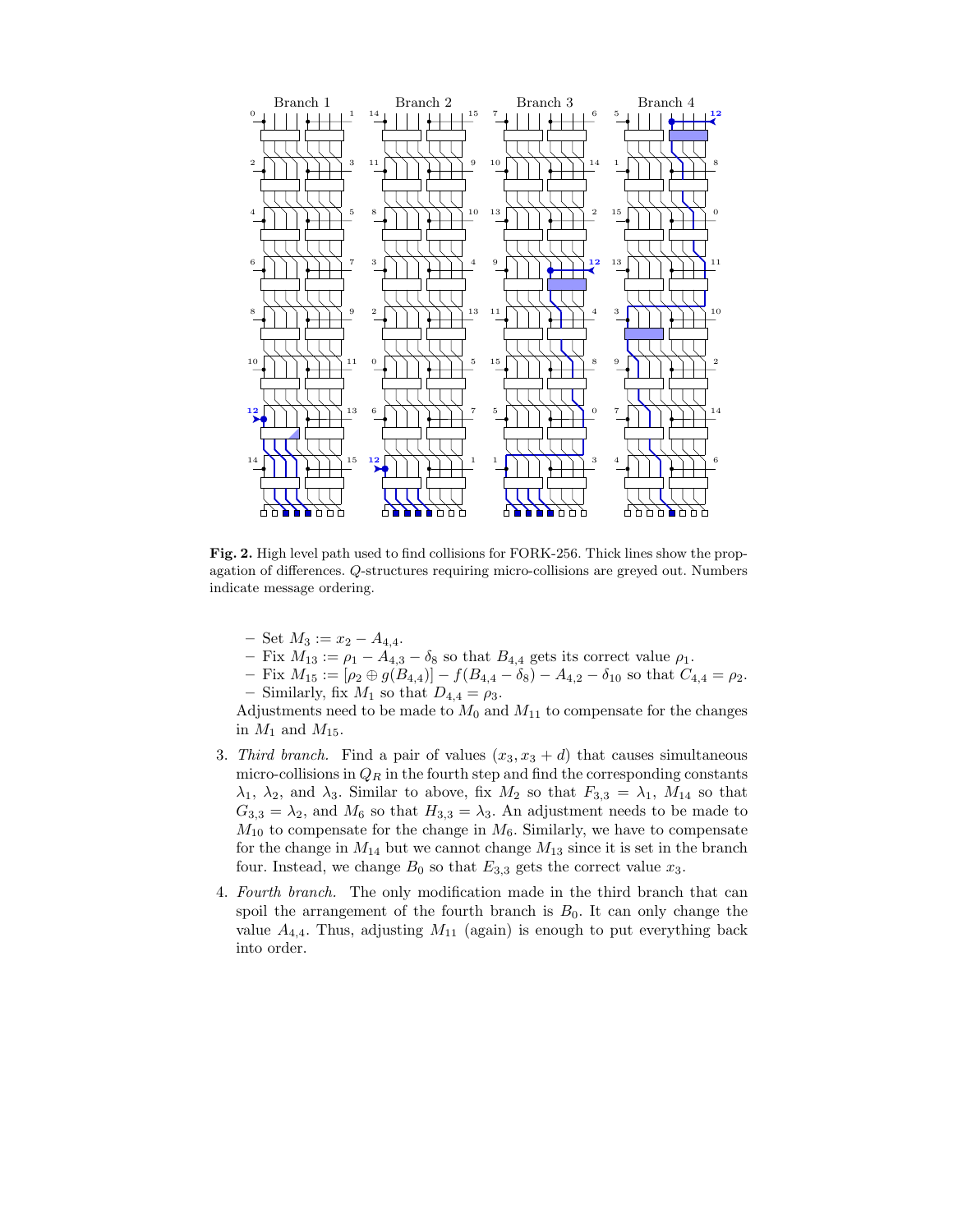At the end of this procedure, we have obtained a differential path in the third and fourth branches presented in Fig. 2. For the remaining part of the attack, the key fact is that the values of message words  $M_4$  and  $M_9$  do not alter this path. These 64 bits of freedom are used to perform the second part of the attack.

Single micro-collision in the first branch. We are left with taking care of the first and second branches. Fortunately, the second branch actually does not require any attention:  $M_{12}$  appears in the very last step and so only induces differences in the output registers  $B, C, D$ , and  $E$ . The first branch however requires a single micro-collision in the thread  $D_{1,6} \rightarrow E_{1,7}$  during the seventh step, and it seems to us that there is no better way of finding messages causing that micro-collision than by randomly testing message words  $M_4$  and  $M_9$ . The success probability of this search heavily depends on the modular difference being used. The two best modular differences we found are displayed in Table 5.

Table 5. Best modular differences d we could find and their probabilities of inducing a single micro-collision in thread  $D_{1,6} \to E_{1,7}$  during the seventh step in the first branch. The number of input values  $A_{1,6}$  that may result in the micro-collision is denoted by  $\eta$ .

|                                     | difference $d \mid \eta$   observed probability |
|-------------------------------------|-------------------------------------------------|
| $\alpha_{\rm Xdd080000}  2^{21.7} $ | $2-24.6$                                        |
| $\alpha$ 22f80000 $2^{21.7}$        | $2-24.6$                                        |

Let us analyse the computational complexity of finding this single microcollision in terms of numbers of full FORK-256 evaluations. Let  $\eta$  denote the number of allowable values for the chosen modular difference in use. By allowable value we mean an input  $x$  for which there exist three constants that cause a micro-collision for the pair  $(x, x + d)$ . For the modular difference  $d = 22f80000$ we have  $\eta = 2^{21.7}$  allowable input values.

Our algorithm to arrange the first branch correctly runs as follows:

- 1. *Initialize*. Fix  $M_4$  to zero.
- 2. Pre-compute table. Compute all the internal registers up to the seventh step. Then, for each allowable value x, set  $A_{1,6} = x$  and go one step backwards to get the corresponding  $H_{1,5}$ , and store the result into a hash table T.
- 3. Search for  $M_9$ . For every possible value of  $M_9$  compute the corresponding value of  $H_{1,5}$  and look for a match in T. If there is a match, go to Step 4. When all  $M_9$  are exhausted, increment  $M_4$  and go back to Step 2.
- 4. Check. If current value of  $M_9$  leads to a single micro-collision in thread  $D_{1,6} \rightarrow E_{1,7}$  then output the pair  $(M_4, M_9)$ . Continue Step 3.

Step 2 requires  $1/64$  of a full FORK-256 computation for each of the  $\eta$  allowable values. The complexity of this step is thus  $\eta/64 = 2^{15.7}$  FORK-256 evaluations.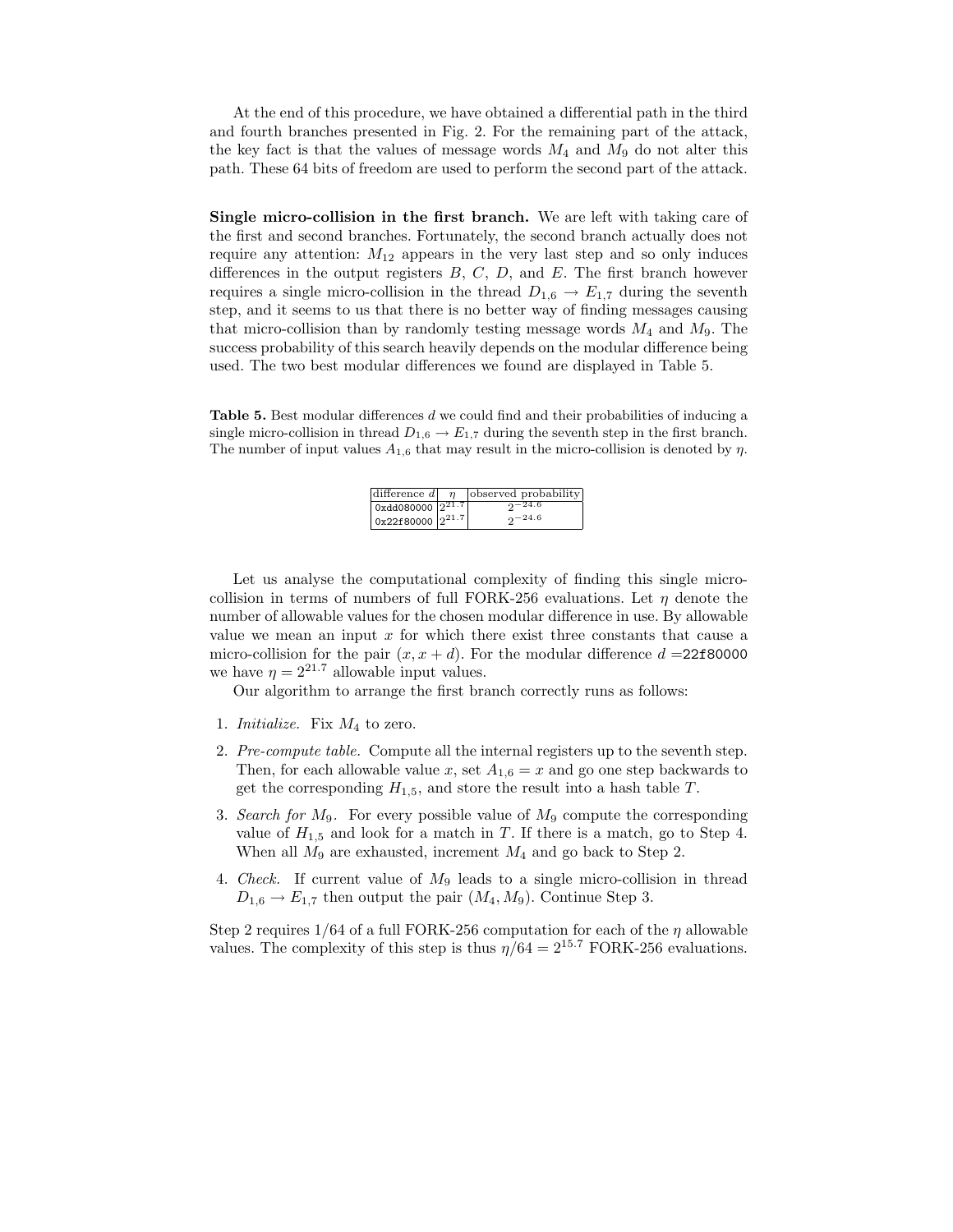Step 3 requires  $1/64$  of full FORK-256 computation for each of the  $2^{32}$  values for  $M_9$ . The complexity of this step is thus  $2^{26}$  FORK-256 evaluations. Since Step 4 succeeds with probability  $2^{-24.6}$  (see Table 5), we get  $2^{7.4}$  solutions for a work effort of  $2^{26}$ . Hence the cost of finding a single solution with our algorithm is about  $2^{18.6}$  FORK-256 evaluations.

Experiments. Our C implementation of the algorithm is available for download from [6]. We conducted experiments and verified that for the difference  $d =$ 0xdd080000, the distribution of output differences on 108 affected bits (there are 109 bits that may contain differences, but we know that the differences in bit 19 of register  $B$  will always cancel out) is very close to uniform [7]. Moreover, after a few days of computations on a Pentium 4 running at 2.8 GHz, we were able to find an output difference of weight 28 [6].

Complexity of the attack. Since at most 108 bits are affected and the distribution of differences is close to uniform, we expect to find a collision after generating  $2^{108}$  pairs. With a work factor of  $2^{18.6}$  FORK-256 computations per pair, the total complexity required to find a collision is thus  $2^{108} \cdot 2^{18.6} = 2^{126.6}$ , which is better than the bound given by the birthday paradox. Additionally, this attack only requires about  $2 \cdot 2^{22}$  32-bit words of memory for storing precomputed inputs for micro-collisions and a hash table of similar size. It also parallelizes perfectly on many computers, each one performing independent computations starting with different seed.

The above complexity estimate is rather conservative, because if we multiply empirical probabilities of single bit differences being zero we get the value of  $2^{106.4}$  rather than  $2^{108}$  and thus also a lower complexity of the attack of  $2^{125}$  but one has to be cautious as there is no guarantee that the bits are uncorrelated enough to make this figure accurate. We refer to [7] for details.

#### 7.2 Finding Collisions Faster with Precomputed Tables

In this paragraph we show how to speed up the collision search with the use of precomputed tables. To this end, let us study the spreading process when no difference is involved. During the step transformation, the eight registers are split into two subsets, namely  $(A, B, C, D)$  and  $(E, F, G, H)$ . If we restrict our attention to one of them, let us say  $(E, F, G, H)$ , we immediately see that the message block  $M$  acting on the input register  $E$  allows to set the output register  $F$  to any value. But what about the action of this message block on one of the three other registers, say, the output register  $H$ ? The answer is that, on the average, for any input register  $G$ , there exists a value of the message block such that the output register  $H$  takes any prescribed value. This comes  $(g(y)^{\lll 9}+G)\oplus f(y+\delta)^{\lll 5}$  is very often a bijection. Hence, for any fixed value of from the observation that for a fixed value of  $\delta$  and  $G$ , the function  $\psi_G: y \mapsto$ the output register H a table  $T_H$  can be built that stores values  $(G, y)$  such that  $\psi_G(y) = H$ . This table can be built during a pre-computation step in time  $2^{32}$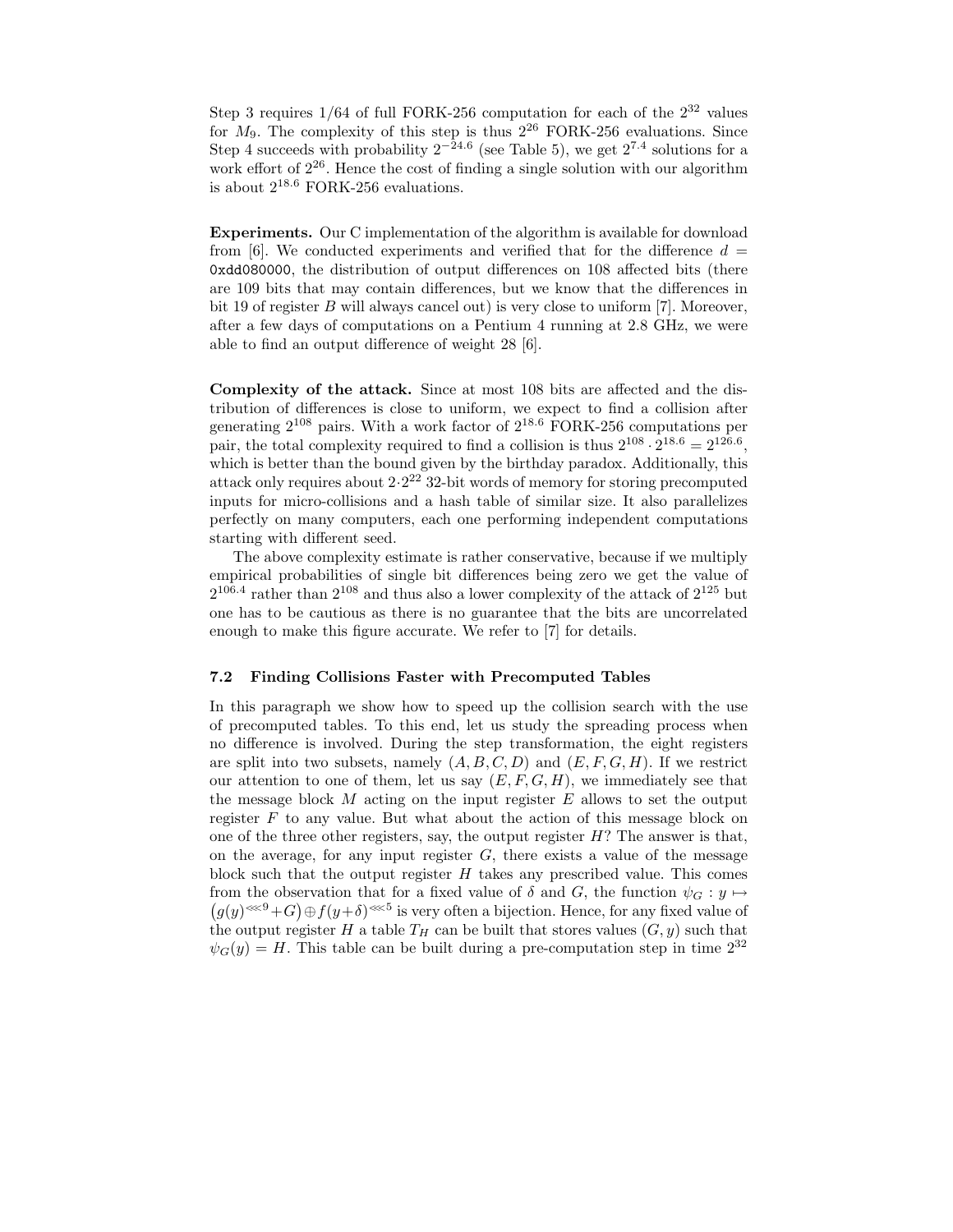with  $2^{32}$  memory. By building  $2^{32}$  such tables (one for every possible value of H), it is then possible, for any given pair  $(G, H)$ , to find a message so that G is indeed transformed into  $H$  during one half of the step transformation. The cost of the pre-computation is now  $2^{64}$  both in time and memory, but access time is comparable to a single operation. Obviously, as already seen in the previous paragraph, such a table and the freedom given by the incoming message block can be used to fix the value of one of the thread  $F \to G$ ,  $G \to H$ , and  $H \to A$ only.

In the following attack, we use a number of such tables. The first one,  $T_{10}$ , is used to control the thread  $C_{3,1} \rightarrow D_{3,2}$  through  $M_{10}$ , that is  $M_{10} =$  $T_{10}(C_{3,1},D_{3,2})$ . Another family of tables,  $T_{9,a}$ , is used to determine what value of  $M_9$  produces the expected transition  $E_{1,4} \rightarrow A_{1,6}$  given a fixed  $M_{11}$ , that is  $M_9 = T_{9,a}(E_{1,4},M_{11})$  so that  $A_{1,6} = a$ , where a is some fixed value. (There are 36 such values for which the probability of a single micro-collision is 2−<sup>8</sup> , 1236 values with probability  $2^{-9}$  and many more with smaller probabilities.)

As in the previous attack, our goal is to use the high level path of Figure 2 by injecting a modular difference in  $M_{12}$  only, and to cause micro-collisions in grayed areas of this figure. To this end, we construct a sequencing allowing to set the message blocks fitting these constraints, but contrary to what is done in the previous attack, we choose the three micro-collisions of the branch three and four in advance. But now, we must ensure that the modular difference in the register  $A_{4,4}$  is the same as the one injected in  $M_{12}$ . Additionally, we note that for the difference  $d = 0x\ddot{\theta}x$  over are going to use, we consider around  $2^9$  values of a for which the difference d does not spread from  $A_{1,6}$  to  $E_{1,7}$  with highest probability, i.e. a single micro-collision is most likely to happen.

- 1. Initialize. Set  $M_{12}$ ,  $F_0$ ,  $G_0$ , and  $H_0$  in order to get a micro-collision in the first step of the fourth branch.
- 2. Fourth branch. Set  $M_1$  to fix  $B_{4,2}$  to its correct value. Choose a random  $M_5$ . Adjust  $M_8$  so that difference d propagates unchanged. Set  $M_{15}$  to fix  $B_{4,3}$ to its correct value. Adjust  $M_0$  so that difference  $d$  propagates unchanged. Set  $M_{13}$  to fix  $B_{4,4}$  to its correct value. Adjust  $M_{11}$  so that difference d propagates unchanged, and set  $M_3$  to fix  $A_{4,4}$  to its correct value.
- 3. Third branch. Set  $M_6$  to fix  $F_{3,1}$  to its correct value. Choose  $M_7$  randomly. Set  $M_{14}$  to fix  $F_{3,2}$  to its correct value. Use the hash table  $T_{10}$  to set  $M_{10}$ so that  $E_{3,3}$  gets its correct value. (This is possible because  $M_5$ ,  $M_7$ ,  $M_{13}$ , and  $M_{14}$  are already fixed.) Set  $M_2$  to fix  $F_{3,3}$  to its correct value.
- 4. First branch. Choose  $M_4$  randomly. Using the hash table  $T_{9,a}$  for some value of a, decide which value  $M_9$  will lead to the value of  $A_{1,6}$  equal to a. This value prevents the difference of  $M_{12}$  from spreading into  $E_{1,7}$  with probability at least  $2^{-9}$ . If the difference spreads into  $E_{1,7}$ , restart Step 4 with another value of  $a$ . After testing around  $2<sup>9</sup>$  such values, difference in the first branch does not spread to  $E_{1,7}$  with a high probability.

The complexity of this algorithm is close to  $2^{1.6}$  FORK-256 evaluations if we assume access to tables in a single processor operation, with a pre-computation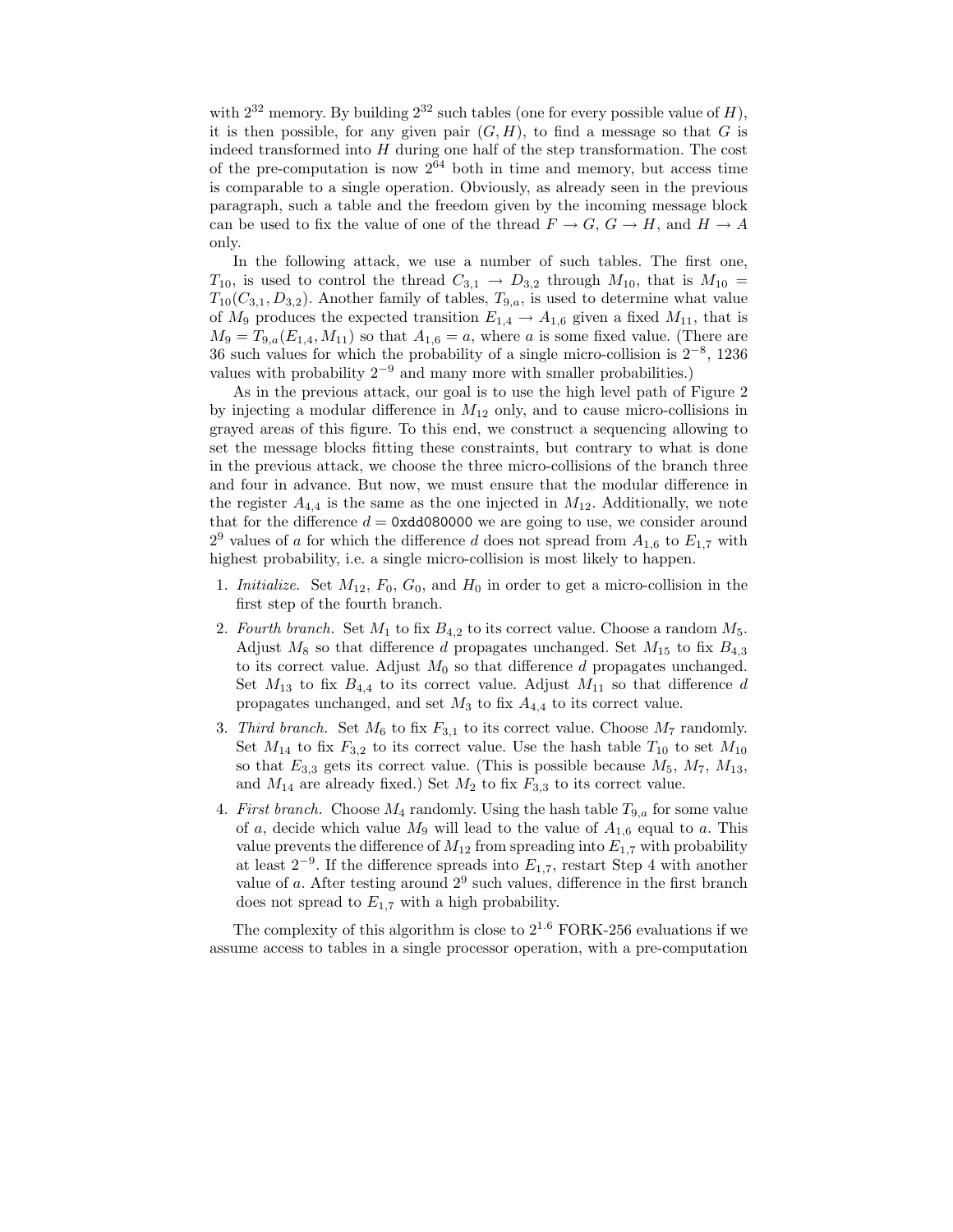step of complexity about  $2^{64}$  in time and  $2^{73}$  words of memory. Since at most 108 bits of the output differ for the modular difference 0xdd080000, the algorithm finds a collision in about  $2^{109.6}$  FORK-256 computations.

# 8 Compression function's collisions turned into hash ones

Here we show that the last algorithm can be turned into collision finding algorithm for the full hash function, i.e. with a given IV. Our algorithm indeed relies on the fact that three values of IV—namely  $F_0$ ,  $G_0$ ,  $H_0$ —have specific values. By prepending a well chosen 512-bit message block to the colliding inputs for the compression function we get the expected result for the whole hash function.

Now since the targeted values are three 32-bit words, the probability to reach these value by prepending a random 512-bit message block is  $2^{-96}$ , so we need around 2<sup>96</sup> FORK-256 computations. This can be done after the execution of our algorithm and thus the overall complexity is dominated by  $2^{109.6}$  of the FORK-256 evaluations.

## 9 Conclusion

In this paper we exposed a number of weaknesses of the compression function of FORK-256. We studied in detail the properties of Q-structures and described very efficient algorithms to finding micro-collisions for them. We further showed how this can be exploited to mount various attacks against FORK-256's compression function. Finally, we showed that the chosen-IV collision-finding attack for the compression function can be extended to find collisions for the full hash function, i.e. with a given IV. We expect that more computational power would allow to investigate slight variations of the attacks we presented, and might improve them significantly.

Although we are intrigued by the design of FORK-256, we think it should not be used in applications that require a high level of security against collision attacks.

### Acknowledgements

The second and third authors would like to thank Sebastien Kunz-Jacques for his kind lending of cpu time as well as Gilles Macario-Rat for his help with precomputed tables in paragraph 7.2.

The project was supported by ARC grant DP0663452.

### References

1. R. Anderson and E. Biham. Tiger: A fast new hash function. In Fast Software Encryption – FSE '96, volume 1039 of LNCS, pages 121–144. Springer-Verlag, 1996.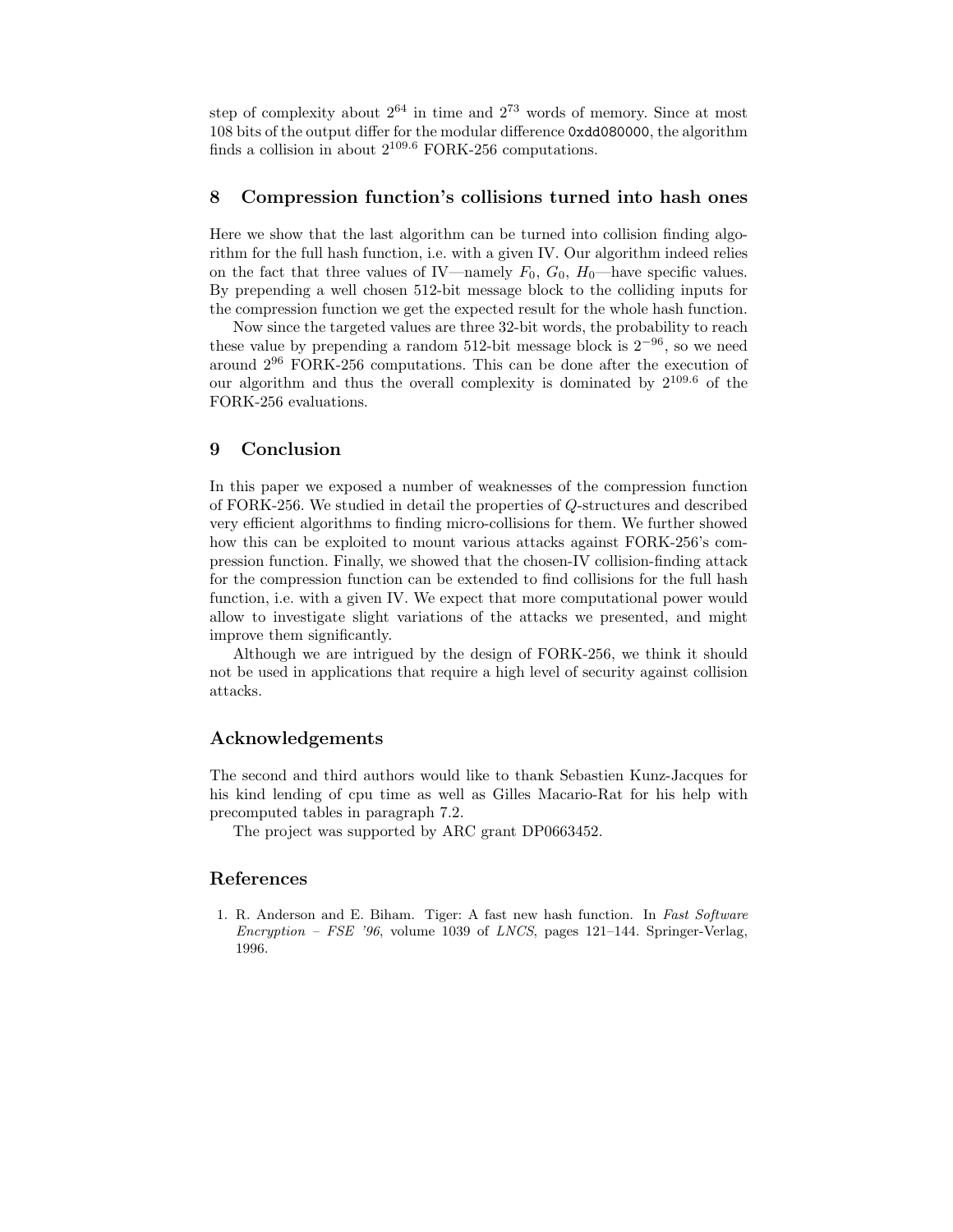- 2. D. Hong, D. Chang, J. Sung, S. Lee, S. Hong, J. Lee, D. Moon, and S. Chee. A New Dedicated 256-bit Hash Function: FORK-256. In Fast Software Encryption – FSE '06, volume 4047 of LNCS, pages 195–209. Springer, 2006.
- 3. D. Hong, J. Sung, S. Hong, S. Lee, and D. Moon. A new dedicated 256-bit hash function: FORK-256. First NIST Workshop on Hash Functions, 2005.
- 4. Intel Corporation. Intel 64 and IA-32 architectures optimization reference manual, 2006. Appendix C, Instruction latency and throughput. Available from http://developer.intel.com/design/processor/manuals/248966.pdf.
- 5. H. Lipmaa, J. Walln, and P. Dumas. On the additive differential probability of exclusive-or. In Fast Software Encryption – FSE  $'04$ , volume 3017 of LNCS, pages 317–331. Springer-Verlag, 2004.
- 6. K. Matusiewicz, S. Contini, and J. Pieprzyk. Cryptanalysis of FORK-256. Web page, http://www.ics.mq.edu.au/<sup>∼</sup>kmatus/FORK/.
- 7. K. Matusiewicz, S. Contini, and J. Pieprzyk. Weaknesses of the compression function of FORK-256. IACR e-print Archive, report 2006/317, available from http://eprint.iacr.org/2006/317.
- 8. F. Mendel, J. Lano, and B. Preneel. Cryptanalysis of reduced variants of the FORK-256 hash function. In Topics in Cryptology – CT-RSA '07, volume 4377 of LNCS, pages 85–100. Springer, 2007.
- 9. F. Muller. Personal communication, 2006.
- 10. National Institute of Standards and Technology. Secure hash standard (SHS). FIPS 180-1, April 1995. Replaced by [11].
- 11. National Institute of Standards and Technology. Secure hash standard (SHS). FIPS 180-2, August 2002.
- 12. B. Preneel, A. Bosselaers, and H. Dobbertin. RIPEMD-160: A strenghtened Version of RIPEMD. In Fast Software Encryption - FSE '96, volume 1039 of LNCS, pages 71–82. Springer-Verlag, 1997.
- 13. R. L. Rivest. The MD4 Message Digest Algorithm. In Advances in Cryptology CRYPTO '90, volume 537 of LNCS, pages 303–311. Springer-Verlag, 1991.
- 14. R. L. Rivest. The MD4 Message Digest Algorithm. RFC 1320, IETF, April 1992.
- 15. R. L. Rivest. The MD5 Message Digest Algorithm. RFC 1321, IETF, April 1992.
- 16. B. Schneier and J. Kesley. Unbalanced Feistel networks and block cipher design. In Fast Software Encryption – FSE '96, volume 1039 of LNCS, pages 121–144. Springer-Verlag, 1996.
- 17. X. Wang, X. Lai, D. Feng, H. Chen, and X. Yu. Cryptanalysis of the Hash Functions MD4 and RIPEMD. In Advances in Cryptology – EUROCRYPT '05, volume 3494 of LNCS, pages 1–18. Springer, 2005.
- 18. X. Wang, Y. L. Yin, and H. Yu. Finding collisions in the full SHA-1. In Advances in Cryptology – CRYPTO '05, volume 3621 of LNCS, pages 17–36. Springer, 2005.
- 19. X. Wang and H. Yu. How to break MD5 and other hash functions. In Advances in Cryptology –  $EUROCRYPT$  '05, volume 3494 of LNCS, pages 19–35. Springer, 2005.
- 20. X. Wang, H. Yu, and Y. L. Yin. Efficient collision search attacks on SHA-0. In Advances in Cryptology – CRYPTO '05, volume 3621 of LNCS, pages 1–16. Springer, 2005.
- 21. Y. Zheng, J. Pieprzyk, and J. Seberry. HAVAL A One-Way Hashing Algorithm with Variable Length of Output. In Advances in Cryptology –  $AUSCRYPT$  '92, volume 718 of LNCS, pages 83–104. Springer-Verlag, 1993.